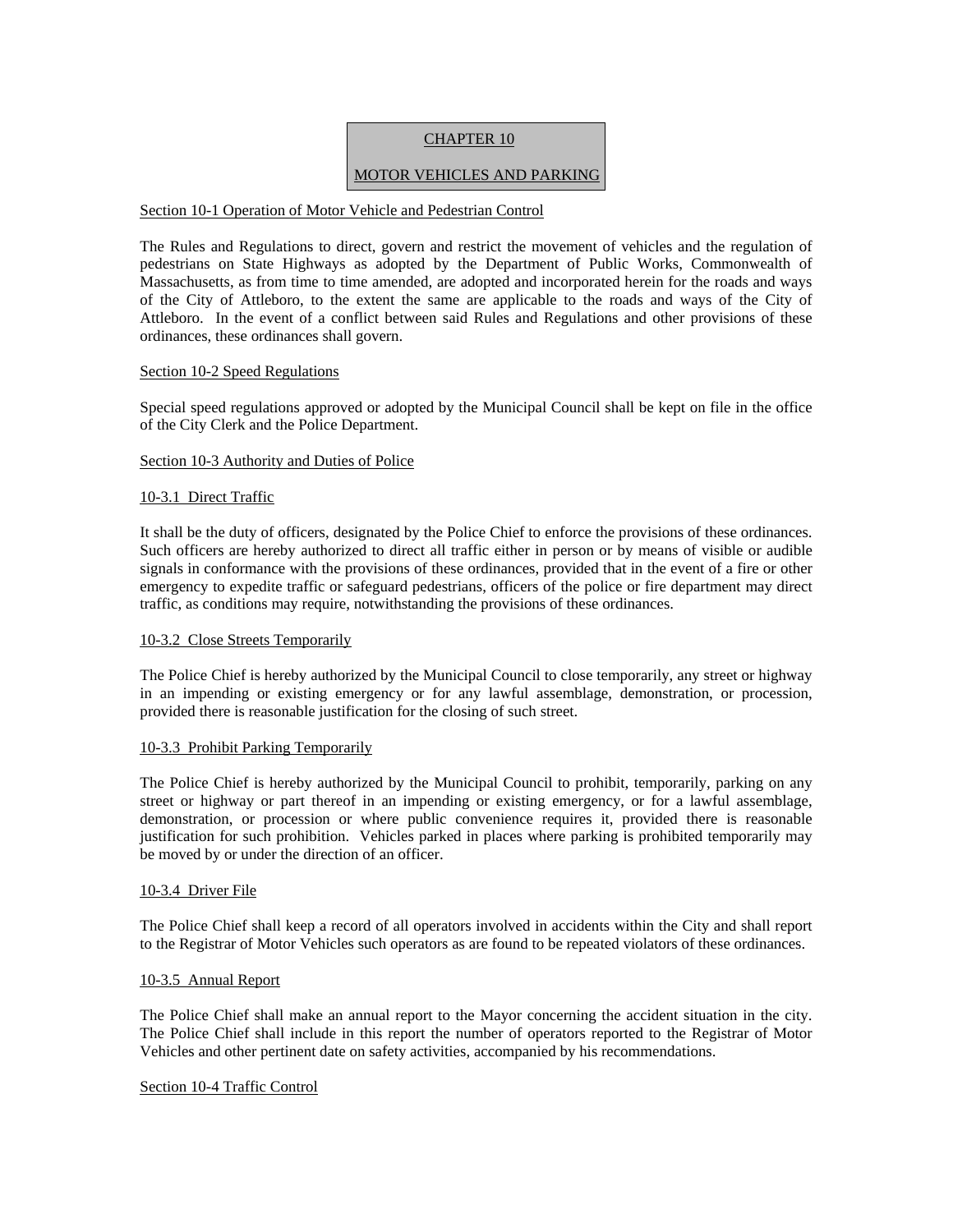### 10-4.1 Traffic Signs (Amended 7/20/04)

The Police Chief is hereby authorized and, as to those signs and signals required hereunder it shall be his duty, to place and maintain or cause to be placed and maintained all official traffic signs, signals, markings and safety zones. All signs, signals, markings and safety zones shall conform to the standards as prescribed by the Department of Public Works of the Commonwealth of Massachusetts. The said signs and signals shall be in a sufficient number and maintained so as to be easily visible to approaching drivers.

A one-way street sign shall be clearly visible for a distance of at least seventy-five (75) feet to drivers approaching such an exit.

### 10-4.2 Display of Unauthorized Signs, Signals and Markings Prohibited

It shall be unlawful for any person to place to maintain or to display upon or in view of any street any unofficial sign, signal or marking which purports to be, or is an imitation of, or resembles an official traffic sign, signal, or marking, or which attempts to direct the movement of traffic or which hides from view any official sign or signal. The Police Chief is hereby empowered to remove every such prohibited sign, signal or marking or cause it to be removed, without notice.

## 10-4.3 Interference with Signs, Signals and Markings Prohibited

Any person who willfully defaces, injures, moves, obstructs, or interferes with any official traffic sign, signal, or marking shall be liable to a penalty not exceeding twenty (\$20.00) dollars for each and every offense.

## 10-4.4 Obedience to Traffic Signs and Signals

No driver of any vehicle shall disobey the instruction of any official traffic control signal, sign, marking, marker or legend, unless otherwise directed by a police officer.

### 10-4.5 Obedience to Traffic Signs and Signals in Particular (Amended 12/5/06)

Colors and arrow indications in traffic control signals shall have the commands ascribed to them in this section, and no other meanings, and every driver of a vehicle, railway car or other convenience shall comply therewith, except when otherwise directed by an officer or by a lawful traffic regulating sign, other than a stop sign, signal or device. In no case shall a driver enter or proceed through an intersection without due regard to the safety of other persons within the intersection regardless of what indications may be given by traffic control signals.

 a. GREEN: While the green lens is illuminated, drivers facing the signal may proceed through the intersection, but shall yield the right of way to pedestrians and vehicles lawfully within the crosswalk or the intersection at the time such signal was exhibited. Driver of vehicles making a right or left turn shall yield the right of way to pedestrians crossing with the flow of traffic.

 b. RIGHT, LEFT AND VERTICLE GREEN ARROWS: When a right green arrow is illuminated, drivers facing said signal may turn right. When a left green arrow is illuminated, drivers facing said signal may turn left. When a vertical green arrow is illuminated, drivers facing said signal may go straight ahead. When a green arrow is exhibited together with a red or yellow lens, drivers may enter the intersection to make movement permitted by the arrow but shall yield the right of way to vehicles and pedestrians proceeding from another direction on green indication.

 c. YELLOW: While the yellow lens is illuminated, waiting drivers shall not proceed, and any driver approaching the intersection or a marked stop line, shall stop at such point unless so close to the intersection that a stop cannot be made in safety, provided, however, that if a green arrow is illuminated at the same time, drivers may enter the intersection to make the movement permitted by such arrow.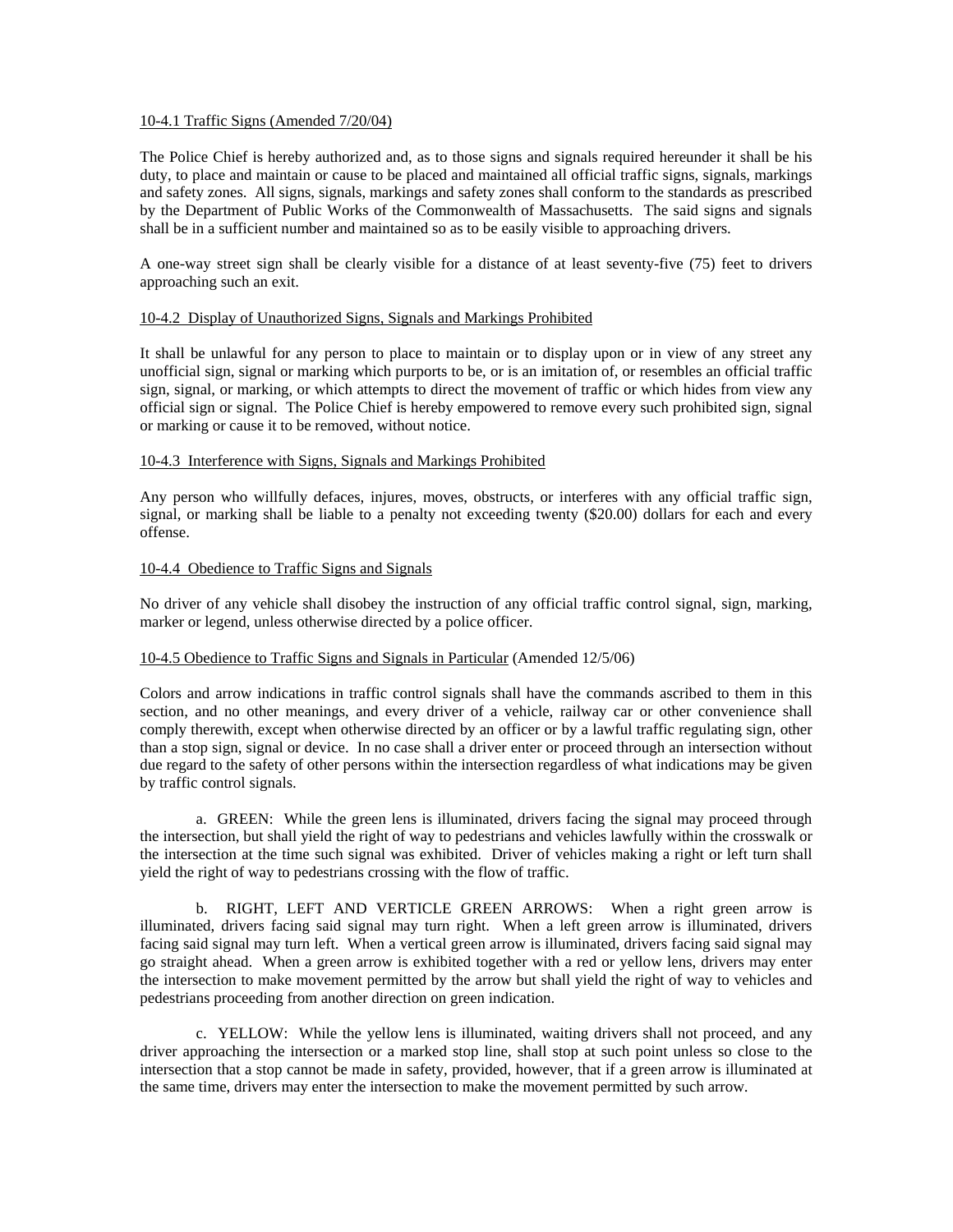d. RED: Traffic facing a steady circular red signal alone shall stop at a clearly marked stop line, or if none before entering the crosswalk on the near side of the intersection or if none then before entering the intersection and shall remain standing until an indication to proceed is shown except as allowed by Chapter 89, Section 8 of the General Laws. No driver of a vehicle facing a circular red signal indication shall make a right turn where official traffic signs are installed and maintained prohibiting such turns at the following intersections:

Eastbound on County Street at South Main Street

Southbound on Newport Avenue at West Street

Southbound on North Main Street at County Street

 Pleasant Street at Forest Street: Northbound traffic prohibited from making a right turn on red onto Forest Street Eastbound

 Pleasant Street at Starkey Avenue: Southbound traffic prohibited from making a right turn on red onto Starkey Avenue Westbound

Northbound on South Main Street at Park Street

 e. FLASHING RED: A flashing red lens shall indicate those intersections at which a driver is required by law to stop before entering.

 f. FLASHING YELLOW: A flashing yellow lens shall indicate the presence of a hazard and drivers may proceed only with caution.

 g. FLASHING GREEN: A flashing green lens shall indicate an intersection or pedestrian crosswalk in use or subject to use by entering or crossing traffic. Drivers may proceed only with caution and shall be prepared to comply with a change in the signal to a red and/or yellow indications.

 h. PEDESTRIAN WALK: While the pedestrian walk lens is illuminated, drivers shall not enter the intersection and during such time the intersection shall be reserved for the exclusive use of pedestrians.

10-4.6 Left Turns Prohibited (Amended 5/6/03) No driver of a vehicle shall make a left turn at the following intersection unless otherwise directed by a police officer:

County Street at South Main and North Main Streets: Eastbound traffic prohibited from making a left turn onto North Main Street Northbound

\*Emory Street at Pleasant Street: Westbound traffic prohibited from making a left turn onto Pleasant Street Southbound

Park Street at Railroad Avenue: Westbound traffic prohibited from making a left turn onto Railroad Avenue Southbound

Park Street at South Main Street: Westbound traffic prohibited from making a left turn onto South Main Street Southbound

Pleasant Street southbound to Emory Street;

\*Pleasant Street at Park Street: Southbound traffic prohibited from making a left turn onto Park Street Eastbound

Reynolds Street at Daisy Lane. Northbound traffic prohibited from making a left turn on to Daisy Lane westbound;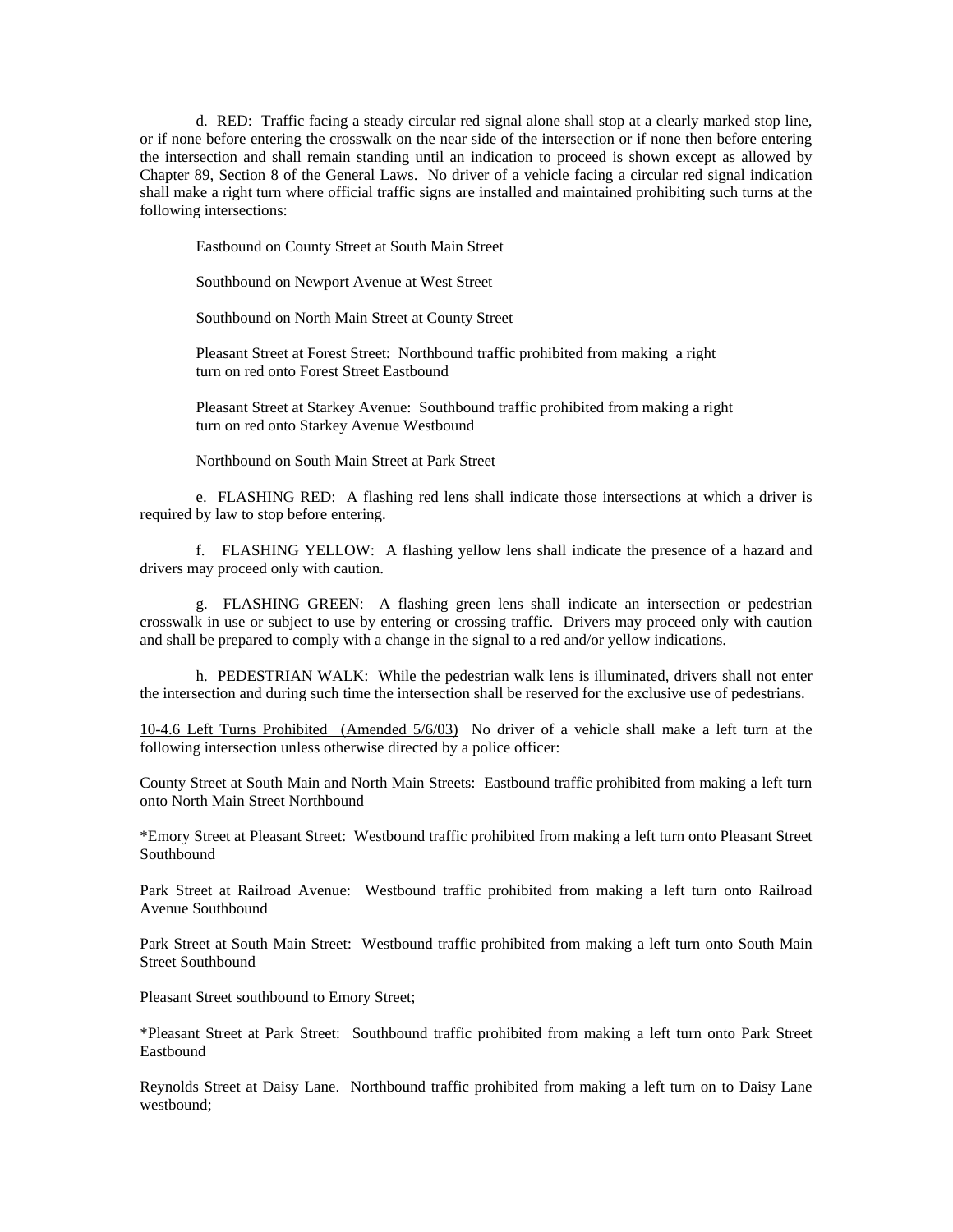South Main Street at Capron Street: Southbound traffic prohibited from making a left turn onto Capron Street Eastbound except for emergency vehicles. Approved by Mayor September 13, 1991.

South Main Street at County and Park Streets: Northbound traffic prohibited from making a left turn onto County Street Westbound

Union Street northbound to Park Street (South);

\*Those portions of the Amendment marked with an Asterisk shall not take effect until the completion of Urban Systems Project-Traffic Control Agreements. (as voted 8/14/80)

## 10-4.7 Location of Bus Stops, Taxicab Stands, and Service Zones

The location of all bus stops, taxicab stands and service zones shall be specified by the Police Chief with the approval of the Municipal Council. Taxi stands may be used by any vehicle properly licensed to operate in the City of Attleboro.

### 10-4.8 Zones of Quiet

All of the territory within two hundred (200') feet of the premises of each hospital in this city is hereby created and established as a Zone of Quiet. The Police Chief is hereby authorized to erect and maintain in a conspicuous manner within this area such signs and markings as are necessary to designate it as a Zone of Quiet.

The Police Chief may temporarily establish a Zone of Quiet upon any street where a person is seriously ill, if requested to do so by the written statement of a registered physician certifying to its necessity. Said temporary Zone of Quiet shall embrace all territory within a radius of two hundred (200') feet of the building occupied by the person named in the request of the said physician. Said temporary Zones of Quiet shall be designated by the police by placing at a conspicuous place in the street a sign or marker bearing the words "Zone of Quiet".

No person operating a motor vehicle within any designated and signed "Zone of Quiet" shall sound the horn or other warning device of said vehicle except in an emergency, nor shall any person make any loud or unusual noise or play any music within or upon any streets, alleys, or public places in any such "Zone of Quiet".

### 10-4.9 One Way Streets (Amended 2/19/08)

Upon the following streets or parts of streets, vehicular traffic shall move only in the direction indicated below:

Academy Street from North Main Street to Sanford Street; Brook Street, southerly from Emory Street to Park Street; Ellis Street, southerly from Manchester Street to Olive Street; Emory Street, westerly from Park Street to Pleasant Street; Howard Avenue, southerly from Park Street to Gardner Street; Lafayette Street, southerly from Maple Street to Orange Street; Saturday, 4:30 p.m. to 6:30 p.m. and Sunday, 7:00 a.m. to 11:30 a.m. Morey Street, northerly from Park Street to Emory Street; Park Street, easterly from Union Street to Emory Street; Park Street (North) westbound from Pleasant Street; Park Street turnaround/connector southbound from Park Street (North) to Park Street (South); Park Street, westerly from Emory Street to Torry Street; Railroad Avenue, southerly from Park Street to Mill Street;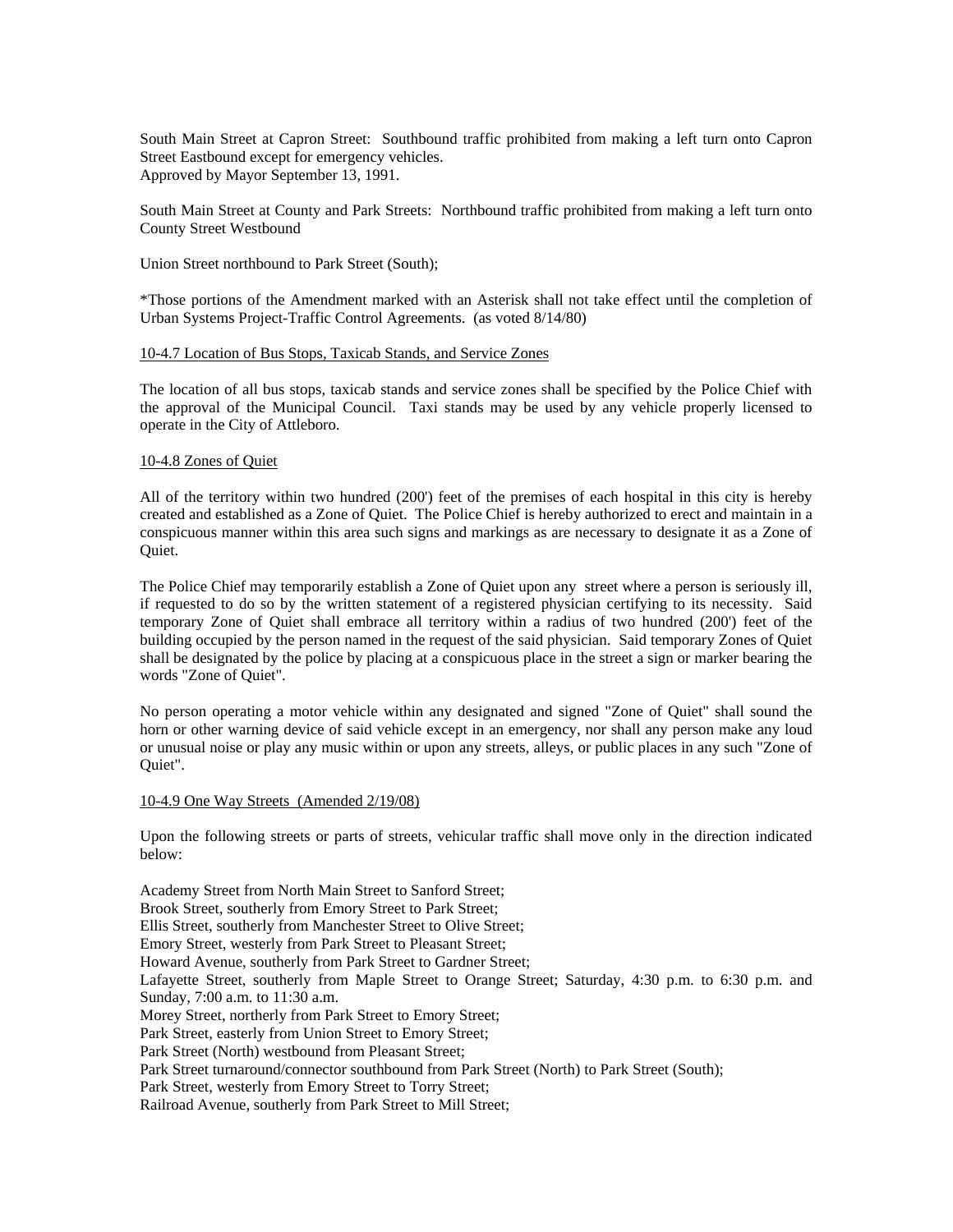Robbins Street, southerly from Gardner Street to Dunham Street; Sturdy Street, northerly from Park Street to Emory Street; Thacher Street, westerly, from Anderson Avenue to Snell Street.

### 10-4.10 Through Way Stop Signs

In accordance with General Laws, Chapter 89, Section 9, Washington Street is hereby recognized as a state-designated through way, with official "Through Traffic Stop" signs erected and maintained by the state so as to face eastbound and westbound drivers on all streets intersecting Washington Street except at location where official traffic signals direct traffic to alternately stop and go.

### 10-4.11 Isolated Stop Signs (Amended 7/17/07)

In accordance with General Laws, Chapter 89, Section 9, as amended, the following streets are designated as stop streets and the Police Chief is hereby authorized and directed to erect and maintain an official "STOP" sign or signs so as to face:

Eastbound drivers on Adamsdale Avenue at Allen Avenue; Northbound drivers on Adamsdale Avenue at Brown Street; Eastbound and westbound drivers on Alder Street at Linden Street; Northbound drivers on Allen Avenue at Brown Street; Southbound drivers on Angeline Street at Newport Avenue (Route 123); Northbound drivers on Angell Street at intersection of Foley Street and Kendall Avenue; Southbound drivers on Angell Street at Pleasant Street; Southbound drivers on Ashton Road at West Street; Westbound drivers on Autumn Lane at Pike Avenue; Westbound drivers on Bacon Street at Pond Street; Westbound drivers on Baltic Street at Mendon Road; Northbound drivers on Bambury Lane at Whalen Drive; ; Southbound drivers on Bambury Lane at Whalen Drive; Northbound and southbound drivers on Bank Street at Holden Street; Eastbound drivers on Bayberry Hill Road at Raeburn Drive; Southbound drivers on Beagle Club Road at West Street; Eastbound drivers on Belair Avenue at Hudson Street; Northbound drivers on Benefit Street at Holden Street; Northbound drivers on Benjamin Drive at North Avenue; Northbound drivers on Berwick Road at West Street; Westbound drivers on Bicknell Street at Bank Street; Southbound drivers on Biltmore Street at Pleasant Street; Westbound drivers on Bishop Street at Park Street; Eastbound drivers on Bishop Street at Pike Avenue; Northbound drivers on Black Oak Drive at Thacher Street; Eastbound and westbound drivers on Bliss Avenue at Frenier Avenue; Eastbound drivers on Boardman Lane at Newport Avenue; Southbound drivers on Booth Street at Carleton Street; Northbound drivers on Branch Avenue at Thacher Street; Northbound drivers on Bretton Woods Drive at the intersection of Fontaine Street; Westbound drivers on Bridge Street at Phillips Street; Northbound and southbound drivers on Brook Street at Emory Street; Northbound and southbound drivers on Brook Street at Holman Street; Eastbound drivers on Brookside Drive at Pike Avenue; Eastbound drivers on Brookwood Road at Pike Avenue; Southbound drivers on Buena Vista Drive at Highland Avenue; Southbound drivers on Burt Street at O'Donnell Drive; Northbound and southbound drivers on Burt Street at South Avenue; Southbound drivers on Bushee Street at County Street;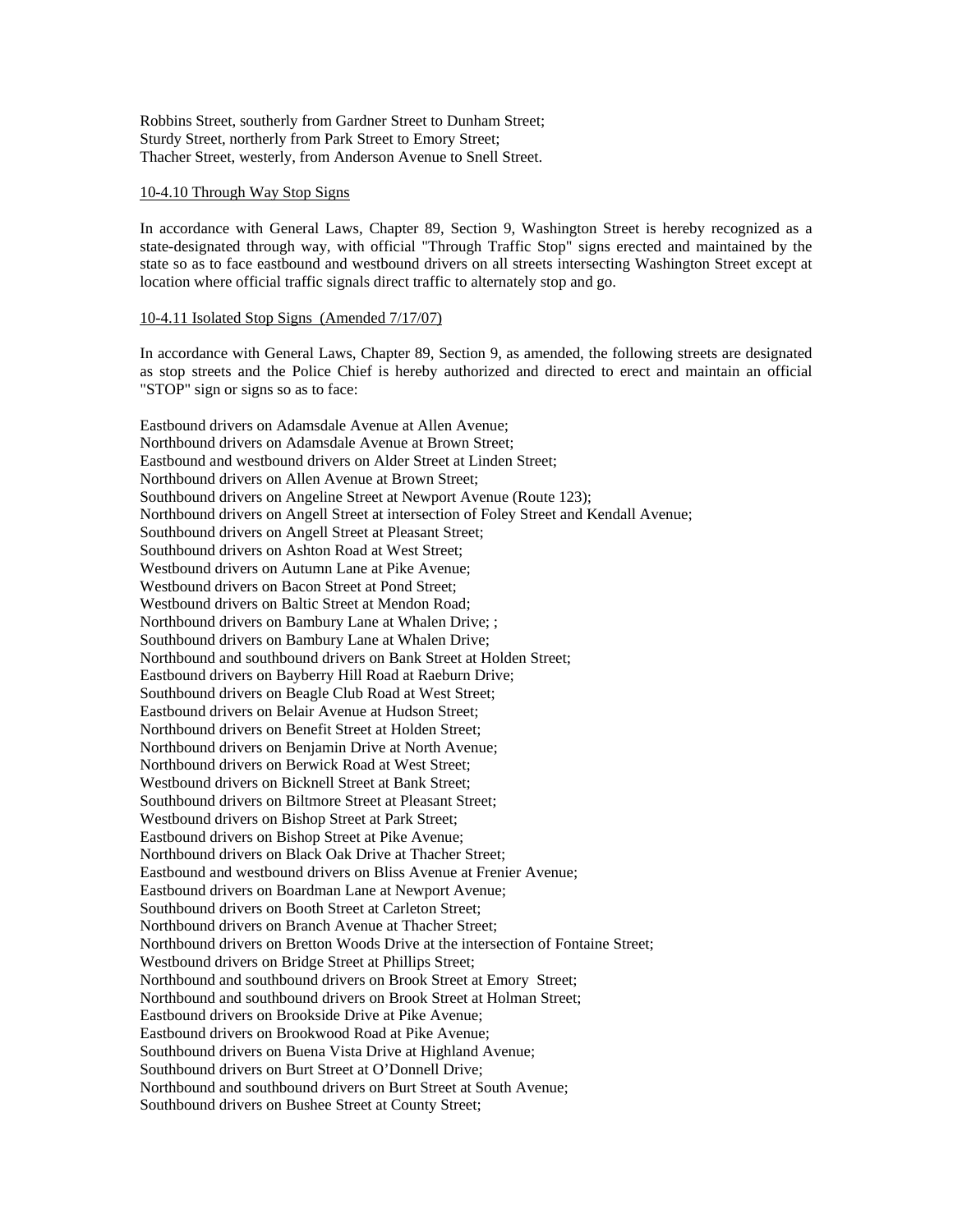Southbound drivers on Butterworth Drive at Pike Avenue; Northbound drivers on Cambridge Street at Pleasant Street; Eastbound drivers on Capron Street at Union Street; Eastbound drivers on Captain Courtois Drive at County Street; Eastbound drivers on Carlon Street at Snell Street; Eastbound drivers on Carnegie Way at Oak Hill Avenue; Eastbound driver on Carpenter Street at Martin Street; Westbound drivers on Carpenter Street at South Main Street; Eastbound drivers on Carpenter Street at Pine Street; Southbound drivers on Carrier Avenue at Brown Street; Northbound drivers on Chapel Hill Lane at Parsonage Way; Southbound drivers on Claire Drive at Kennedy Drive; Westbound drivers on Claflin Street at North Main Street; Southbound drivers on Clayton Avenue at Clayton Street; Eastbound drivers on Cliff Street at River Bank Road; Southbound drivers on Clifton Street at West Street; Eastbound and westbound drivers on Collins Street at Mendon Road; Eastbound drivers on Commonwealth Avenue at North Main Street; Southbound drivers on Como Drive at May Street; Northbound drivers on Continental Drive at Newport Avenue; Westbound drivers on Constitution Avenue at Park Street; Southbound drivers on Crossman Avenue (westerly) at Holden Street; Southbound drivers on Crossman Avenue (easterly) at Holden Street; Southbound drivers on Cumberland Avenue at Newport Avenue; Eastbound drivers on Cummings Street at Park Street; Westbound drivers on Cummings Street at George Street; Westbound drivers on Curtis Avenue at Robinson Avenue; Eastbound drivers on Daggett Road at North Main Street; Westbound drivers on Daisy Lane at Sunset Lane; Northbound drivers on Davis Circle at South Avenue; Eastbound and westbound drivers on Dean Street at Bank Street: Westbound drivers on Dean Street at North Main Street; Eastbound drivers on Dean Street at Perrin Street; Eastbound drivers on Deanville Road at North Avenue; Southbound drivers on Deerfield Street at the intersection of Rossman Street and Bretton Woods Drive; Southbound drivers on Dennis Street at County Street; Northbound drivers on Dennis Street at Mechanic Street; Eastbound drivers on Devonshire Road at North Main Street; Eastbound drivers on Dewey Avenue at North Main Street; Eastbound drivers on Dexter Street at Oakdale Street; Westbound drivers on Division Street at Lindsey Street; Northbound drivers on Dorchester Avenue at Pleasant Street; Westbound drivers on Dorrance Street at Park Street; Eastbound and westbound drivers on Dunham Street at O'Neil Boulevard; Eastbound and westbound drivers on East Street at Pine Street; Eastbound and westbound drivers on East Street at Hazel Street; Eastbound and westbound drivers on East Street at O'Neil Boulevard; Eastbound and westbound drivers on East Street at George Street; Westbound drivers on East Fourth Street at County Street; Eastbound and westbound drivers on Edgewood Avenue at Quintin Avenue; Northbound drivers on Edna Drive at West Street; Northbound and southbound drivers on Ellis Street at Lamb Street; Northbound drivers on Ellis Street at Olive Street; Southbound drivers on Ellis Street at Clarence Street; Eastbound drivers on Eldredge Street at County Street;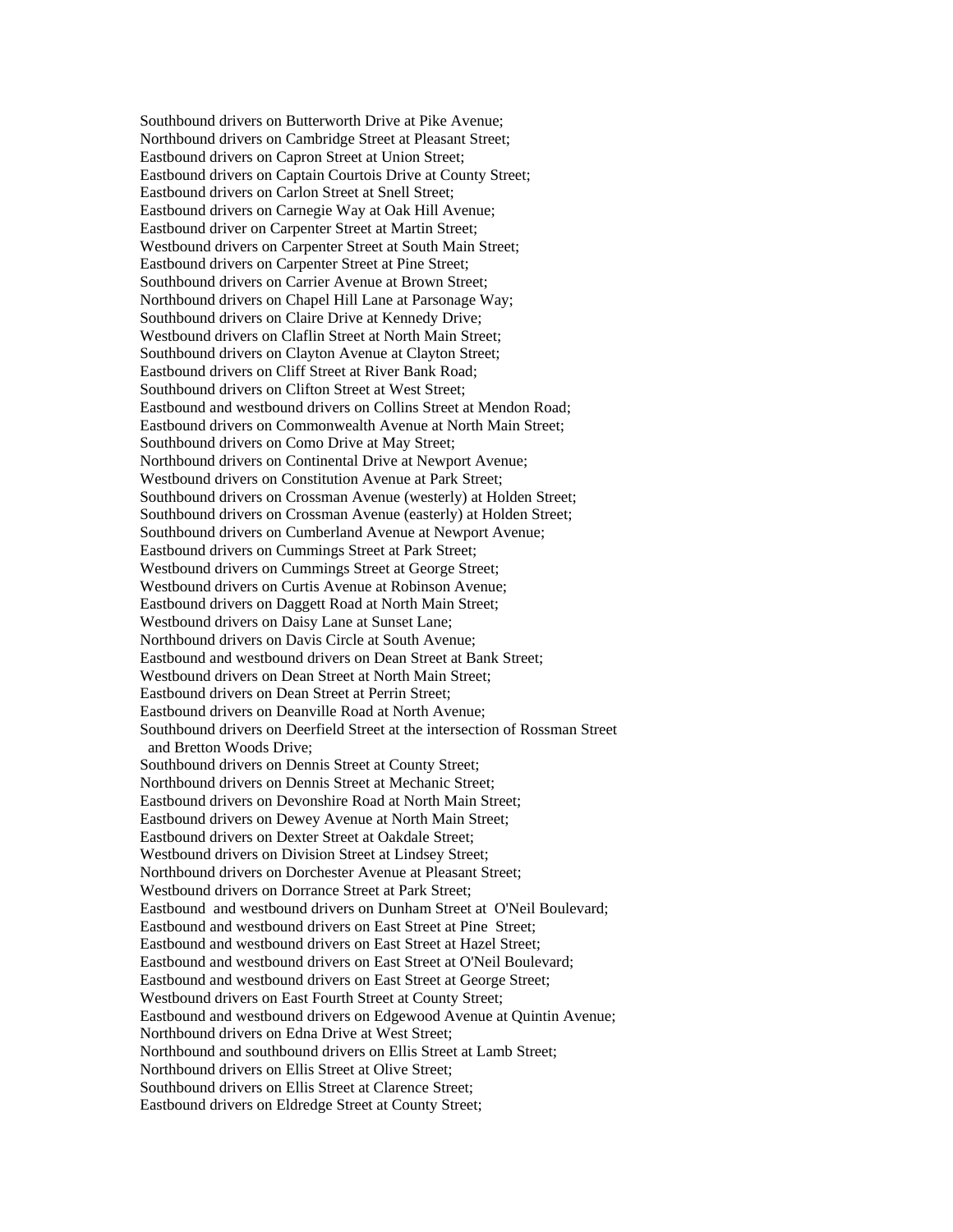Eastbound drivers on Elizabeth Street at North Main Street; Eastbound and Westbound Drivers on Elizabeth Street at State Street; Eastbound and Westbound Drivers on Elizabeth Street at Water Street, Eastbound and westbound drivers on Falmouth Street at Brook Street; Westbound drivers on Falmouth Street at Pleasant Street; Northbound drivers on Falmouth Street at Forest Street; Northbound drivers on Fenton Avenue at Brown Street; Eastbound drivers on Fifth Street at County Street; Northbound drivers on Fifth Street at Jefferson Street; Eastbound drivers on First Street at County Street; Southbound and Northbound drivers on Fisher Street at the intersection of Alder Street and Louise Street; Westbound drivers on Florence Avenue at Mendon Road; Eastbound drivers on Florence Avenue at Robinson Avenue; Eastbound drivers on Foley Street at Angell Street; Northbound drivers on Fontaine Avenue at Mendon Road; Northbound and southbound drivers on Forest Street at Emory Street; Westbound drivers on Fourteenth Street at County Street; Eastbound drivers on Fourth Street at County Street; Northbound drivers on Fourth Street at Mechanic Street; Eastbound drivers on Frank Mossberg Drive at County Street; Eastbound and westbound drivers on Franklin Street at Fourth Street; Eastbound drivers on Franklin Street at Third Street; Eastbound drivers on Franklin R. McKay Road at County Street; Eastbound and westbound drivers on Gardner Street at Park Avenue; Northbound drivers on Gardner Avenue at Brown Street; Southbound drivers on Gardner Avenue at Pine Road; Westbound drivers on Garfield Avenue at Park Street; Northbound and Southbound drivers on George Ide Drive at Captain Courtois Drive; Northbound and southbound drivers on George Street at Maple Street; Westbound drivers on Gerri Drive at Lindsey Street; Northbound drivers on Glendale Road (northerly) at West Street; Northbound drivers on Glendale Road (southerly) at West Street; Eastbound drivers on Goff Street at South Main Street; Northbound drivers on Greenfield Street at West Street; Southbound drivers on Greenfield Street at South Avenue; Northbound drivers on Greenhill Avenue at Thacher Street; Northbound and southbound drivers on Greenhill Avenue at Stony Brooke Lane; Northbound drivers on Greenwich Street at Mendon Road; Southbound drivers on Greenwich Street at Rossman Street; Southbound drivers on Guisti Drive at Juniper Avenue; Westbound drivers on Guisti Drive at South Main Street; Northbound drivers on Gustin Avenue at Pleasant Street; Southbound drivers on Gustin Avenue at Horton Street; Northbound drivers on Hanisch Road at South Avenue; Eastbound drivers on Handy Street at Park Street; Southbound drivers on Handy Street at Oakhill Avenue; Westbound drivers on Harold Sweet Drive at Pike Avenue; Westbound drivers on Harvard Street at North Avenue; Northbound drivers on Harvey Road at Peckham Street; Southbound drivers on Harvey Road at Pike Avenue; Eastbound drivers on Hawthorne Street at Bushee Street; Eastbound drivers on Hayward Street at Hodges Street; Eastbound drivers on Hayward Street at North Main Street; Westbound drivers on Hayward Street at Hodges Street; Northbound and southbound drivers on Hazel Street at School Street;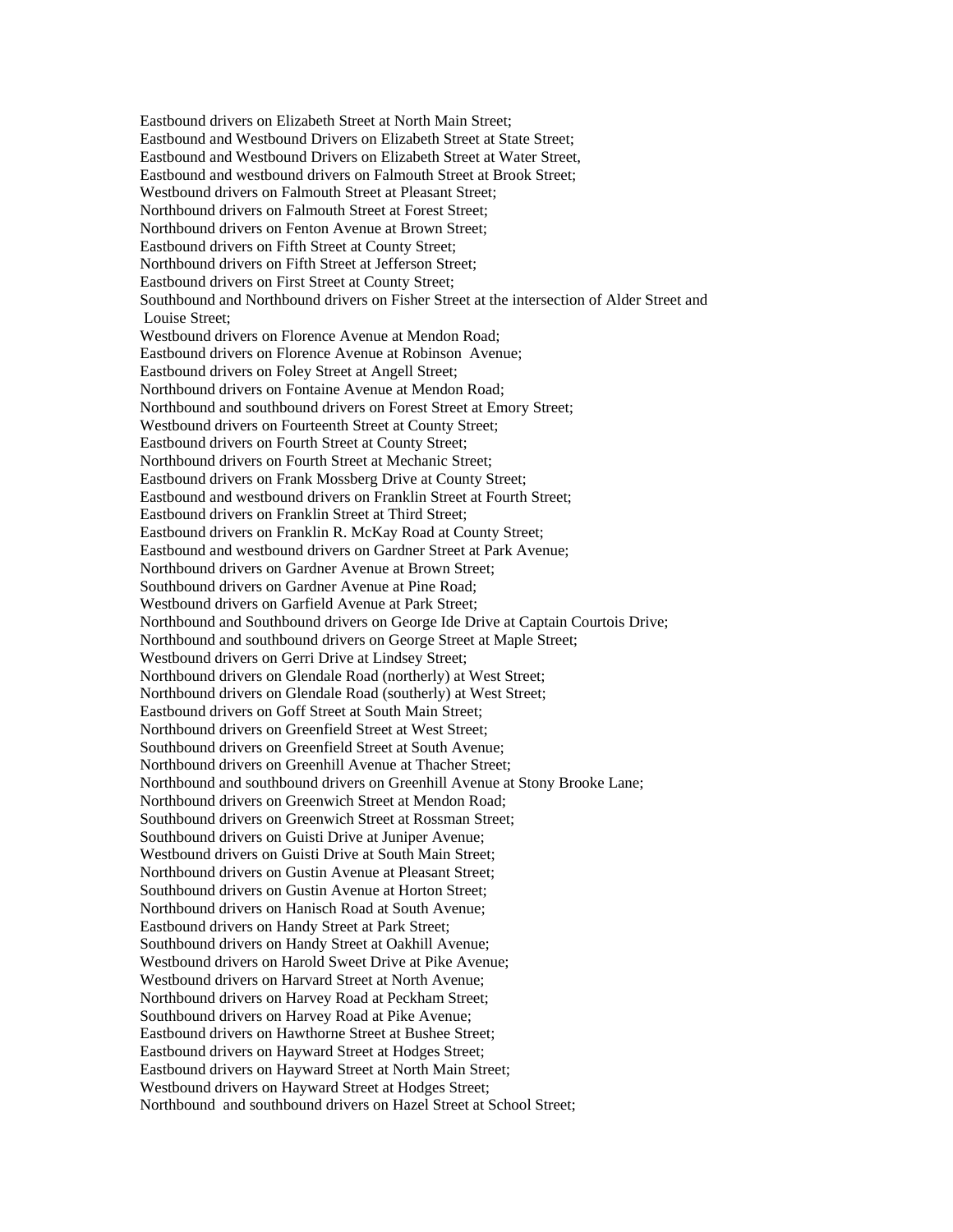Northbound and southbound drivers on Hazel Street at Maple Street; Northbound and southbound drivers on Hazel Street at Carpenter Street; Northbound drivers on Hazel Street at Pearl Street; Westbound drivers on Hazel wood Avenue at North Main Street; Eastbound drivers on Henshaw Avenue at Juniper Avenue; Eastbound drivers on Hickory Road at Locust Street; Southbound drivers on Hill Avenue at Rosewood Avenue; Westbound drivers on Hillcrest Drive at Burt Street; Eastbound drivers on Hillcrest Drive at Patterson Street; Westbound drivers on Hillcrest Drive at Patterson Street; Southbound drivers on Hillcrest Drive at Snell Street; Southbound drivers on Hitchcock Lane at Wilmarth Street; Northbound and southbound drivers on Hodges Street at Elizabeth Street; Westbound drivers on Holden Street at North Main Street; Eastbound drivers on Holcott Drive at North Main Street; Westbound drivers on Holcott Drive at Stobbs Drive; Westbound drivers on Holly Street at Firglade Drive; Eastbound and westbound drivers on Holly Street at Greenwich Street; Eastbound and westbound drivers on Holly Street at Woodbine Street; Eastbound drivers on Holman Street at Forest Street; Westbound drivers on Holman Street at Pleasant Street; Eastbound drivers on Homestead Lane at Pike Avenue; Northbound drivers on Homestead Lane at Steere Street; Northbound drivers on Hope Street at Holden Street; Northbound and southbound drivers on Hope Street at Oak Street; Southbound drivers on Hope Street at Peck Street; Westbound drivers on Hood Street at North Avenue; Westbound drivers on Horton Street at Orr Street: Northbound drivers on Hudson Street at Carleton Street; Northbound drivers on Hutchinson Road at Wilmarth Street; Northbound and southbound drivers on James Street at School Street; Northbound and southbound drivers on James Street at Pearl Street; Northbound and southbound drivers on James Street at Maple Street; Northbound and southbound drivers on James Street at East Street; Northbound and southbound drivers on James Street at Carpenter Street; Eastbound and westbound drivers on Jefferson Street at Fourth Street; Eastbound drivers on Jefferson Street at Second Street; Westbound drivers on Jefferson Street at Fifth Street; Westbound drivers on Jessie Avenue at Robinson Avenue; Eastbound drivers on Jewell Avenue at County Street; Eastbound drivers on John Street at North Main Street; Southbound drivers on John William Street at Thacher Street; Southbound drivers on Josiah Way at Totten Road; Westbound drivers on Karen Street at Lindsey Street; Westbound drivers on Keith Drive at North Main Street; Westbound drivers on Kendall Avenue at Angell Street; Westbound drivers on Kennedy Drive at Claire Drive; Northbound drivers on Kingsley Circle at Nathaniel Paine Road; Eastbound drivers on Knight Avenue at South Main Street; Westbound drivers on Knight Street at Slater Street; Westbound drivers on Knott Street at Park Street: Westbound drivers on Kratz Avenue at North Main Street; Northbound and southbound drivers on LaFayette Street at Mulberry Street; Eastbound drivers on Lamb Street at South Main Street; Southbound drivers on Lamb Street at Thacher Street; Eastbound drivers on Laurier Avenue at Gardner Avenue;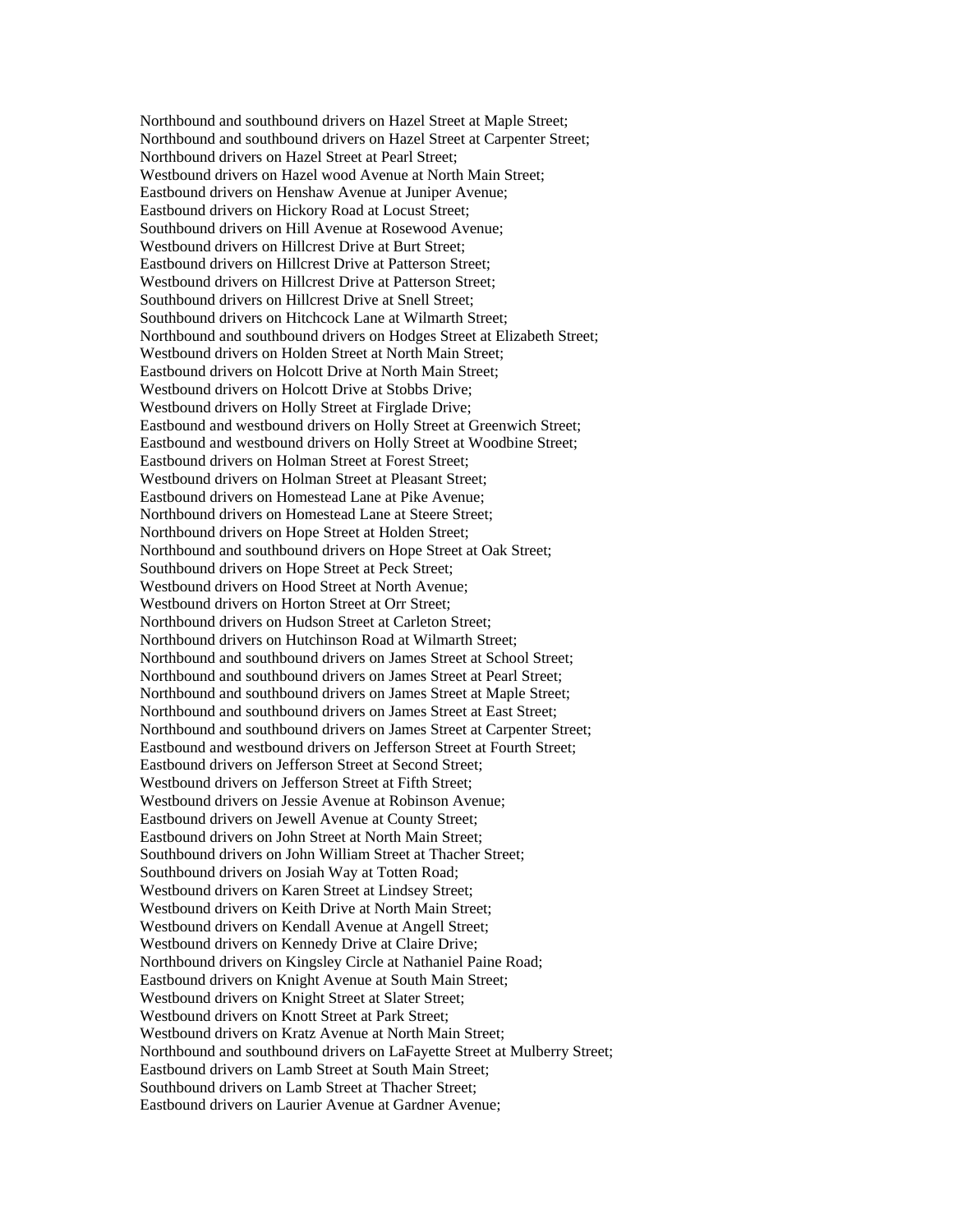Northbound and southbound drivers on Landsdown Avenue at Curtis Avenue; Northbound and southbound drivers on Landsdown Avenue at Guild Avenue; Southbound drivers on Lathrop Road at South Avenue; Eastbound drivers on Leedham Street at Mendon Road; Westbound drivers on Leedham Street at Brown Street; Westbound drivers on Lexington Avenue at County Street; Southbound drivers on Lexington Avenue at Thacher Street; Westbound drivers on Leroy Street at Bank Street; Eastbound drivers on Lilac Road at Pike Avenue; Eastbound drivers on Lincoln Avenue at North Main Street; Southbound drivers on Linden Street at Thacher Street; Southbound drivers on Lindsey Street at Pleasant Street; Westbound drivers on Locust Street at South Main Street; Southbound drivers on Locust Street at Oakhill Avenue; Eastbound drivers on Long Avenue at Seven Mile River Drive; Eastbound drivers on Lord Street at Pond Street; Northbound drivers on Lynwood Circle at Wilmarth Street; Southbound drivers on Magnolia Avenue at Brown Street; Eastbound and westbound drivers on Major Street at Hazel Street; Northbound drivers on Mann Street at Bacon Street; Eastbound drivers on Manorhaven Drive at North Main Street; Eastbound drivers on Maple Street at Park Street; Westbound drivers on Maple Street at South Main Street; Northbound and southbound drivers on Martin Street at Maple Street; Eastbound and westbound drivers on Martin Street at Mulberry Street; Eastbound and westbound drivers on Martin Street at Orange Street; Eastbound drivers on May Street at Newport Avenue; Eastbound drivers on Mayhew Road at North Main Street; Eastbound drivers on Maynard Street at Forest Street; Westbound drivers on McKay Street at Buffington Street; Eastbound drivers on Mechanic Street at North Main Street; Eastbound drivers on Mechanic Street at Riverbank Road; Westbound drivers on Mechanic Street at Riverbank Road; Northbound drivers at the exit of 57 Mechanic Street at Riverbank Road; Northbound drivers on Melody Drive at West Street; Westbound drivers on Merritt Place at North Main Street; Eastbound drivers on Mill Street at Union Street; Westbound drivers on Mill Street at South Main Street; Northbound and southbound drivers on Morey Street at Holman Street; Northbound and southbound drivers on Morey Street at Emory Street; Northbound and southbound drivers on Morey Street at Falmouth Street; Southbound drivers on Newport Avenue at West Street; Southbound drivers on Nora Way at Highland Avenue; Eastbound drivers on Oakhill Avenue at Park Street; Southbound drivers on Old Stagecoach Road at Highland Avenue; Southbound drivers on Ottawa Street at Louise Street; Northbound drivers on Park Street (old section) and Park Street at Emory Street; Eastbound and westbound drivers on Parsonage Way at Cathedral Drive; Westbound drivers on Peckham Street at Pike Avenue; Northbound drivers on Pike Avenue at Pleasant Street; Southbound drivers on Pike Avenue at Wilmarth Street; Westbound drivers on Pine Road at Robinson Avenue; Eastbound drivers on Pond Street at West Carpenter; Eastbound drivers on Preston Road at Pike Avenue; Northbound drivers on Primrose Lane at Thacher Street; Northbound drivers on Prince Street at Payson Street;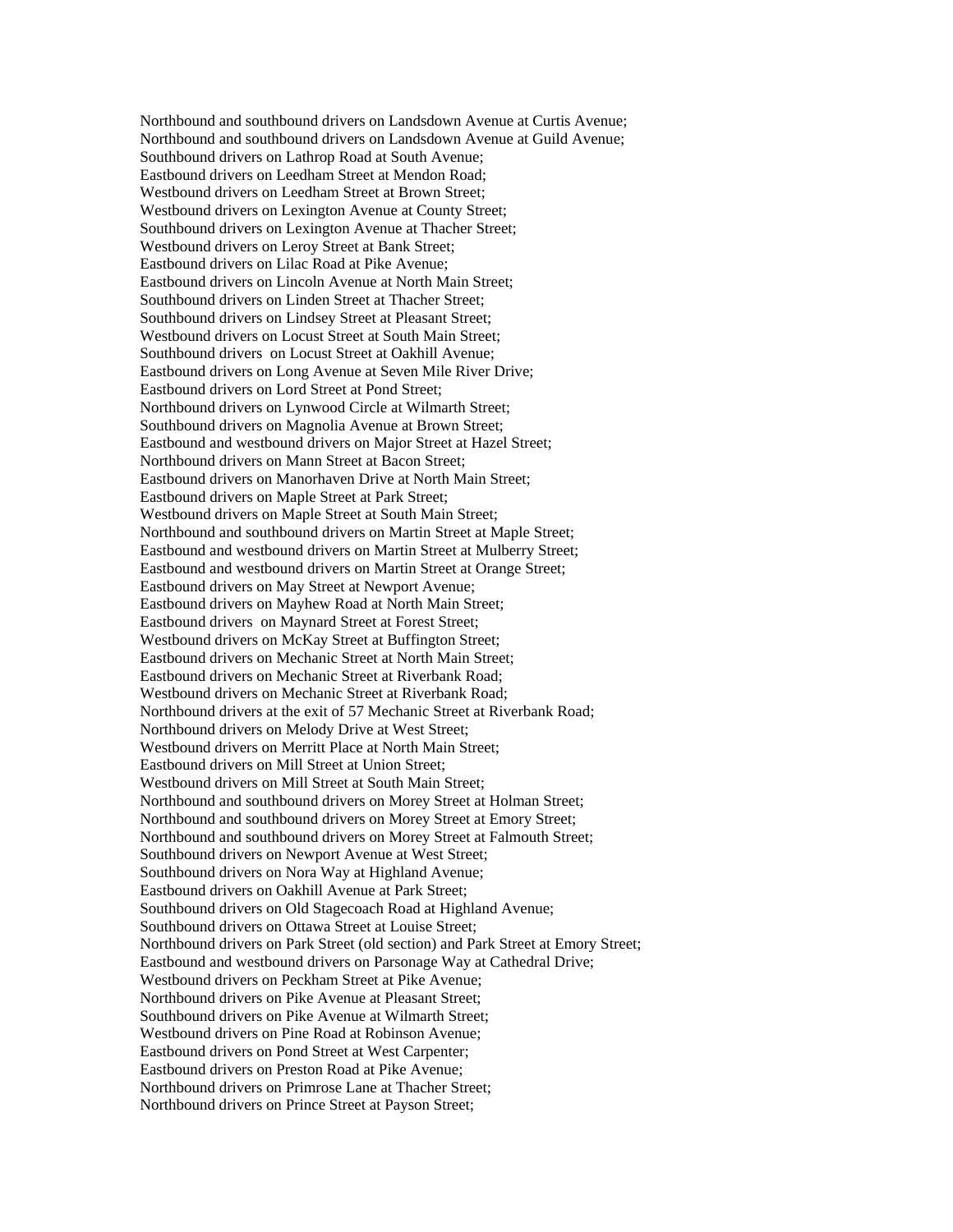Southbound drivers on Prince Street at West Street; Westbound drivers on Prospect Avenue at Park Street; Eastbound drivers on Prospect Street at Second Street; Eastbound and westbound drivers on Prospect Street at Third Street; Eastbound and westbound drivers on Prospect Street at Fourth Street; Westbound drivers on Raeburn Drive at Locust Street; Southbound drivers on Railroad Avenue at Mill Street; Southbound drivers on Rambler Road at Bishop Street; Northbound and southbound drivers on Rand Avenue at Edgewood Avenue; Southbound drivers on Rathbun Willard Drive at Thacher Street; Eastbound and westbound drivers on Read Street at County Street; Northbound drivers on Read Street at West Street; Northbound drivers on Reynolds Avenue at Oakhill Avenue; Westbound drivers on Rex Avenue at Robinson Avenue; Eastbound drivers on Riverbank Road at Hodges Street; Northbound drivers on Riverbank Road at Watson Avenue; Westbound drivers on Riverbank Road at Mechanic Street (southeasterly corner); Eastbound drivers on Riverside Avenue at South Main Street; Northbound drivers on Robert Street at Sixth Street; Northbound and southbound drivers on Robert Street at Olive Street; Northbound and southbound drivers on Robert Street at Twelfth Street; Northbound drivers on Robinson Avenue at Highland Avenue; Southbound drivers on Robinson Avenue at Mendon Road; Southbound drivers on Rocklawn Avenue at West Street; Northbound drivers on Rome Boulevard at West Street; Southbound drivers on Rome Boulevard at Rathbun Willard Drive; Southbound drivers on Roosevelt Street at West Street: Westbound drivers on Russell Avenue at Robinson Avenue; Southbound drivers on Rutledge Drive at Bacon Street; Northbound drivers on Rutledge Drive at Bretton Woods Drive; Eastbound drivers on Sagamore Road at Cypress Street; Westbound drivers on Sagamore Road at Cypress Street; Eastbound drivers on School Street at O'Neil Boulevard; Eastbound and westbound drivers on School Street at Pine Street; Westbound drivers on School Street at Union Street; Westbound drivers on Scott Street at Pullman Avenue; Eastbound drivers on Second Street at County Street; Southbound drivers on Seven Mile River Drive at County Street; Northbound drivers on Seven Mile River Drive at Long Avenue; Southbound drivers on Shaw Street at Pleasant Street; Eastbound drivers on Sheffield Road at North Main Street; Eastbound drivers on Sheridan Circle at Pike Avenue; Southbound drivers on Sheridan Circle at Wilmarth Street; Westbound drivers on Sixth Street at County Street; Eastbound and westbound drivers on Slocum Street at Booth Street; Eastbound drivers on Smith Street at Slater Street; Northbound drivers on Snowcrest Drive at North Avenue; Southbound drivers on Solomon Street at Maple Street; Westbound drivers on Spruce Lane at Park Street; Westbound drivers on Starr Lane at Park Street; Eastbound drivers on Steere Street at Pike Avenue; Southbound drivers on Stobbs Drive at North Avenue; Northbound and southbound drivers on Sturdy Street at Emory Street; Eastbound and westbound drivers on Summer Street at Robert Street; Westbound drivers on Summer Street at County Street; Northbound drivers on Sunset Lane at Daisy Lane;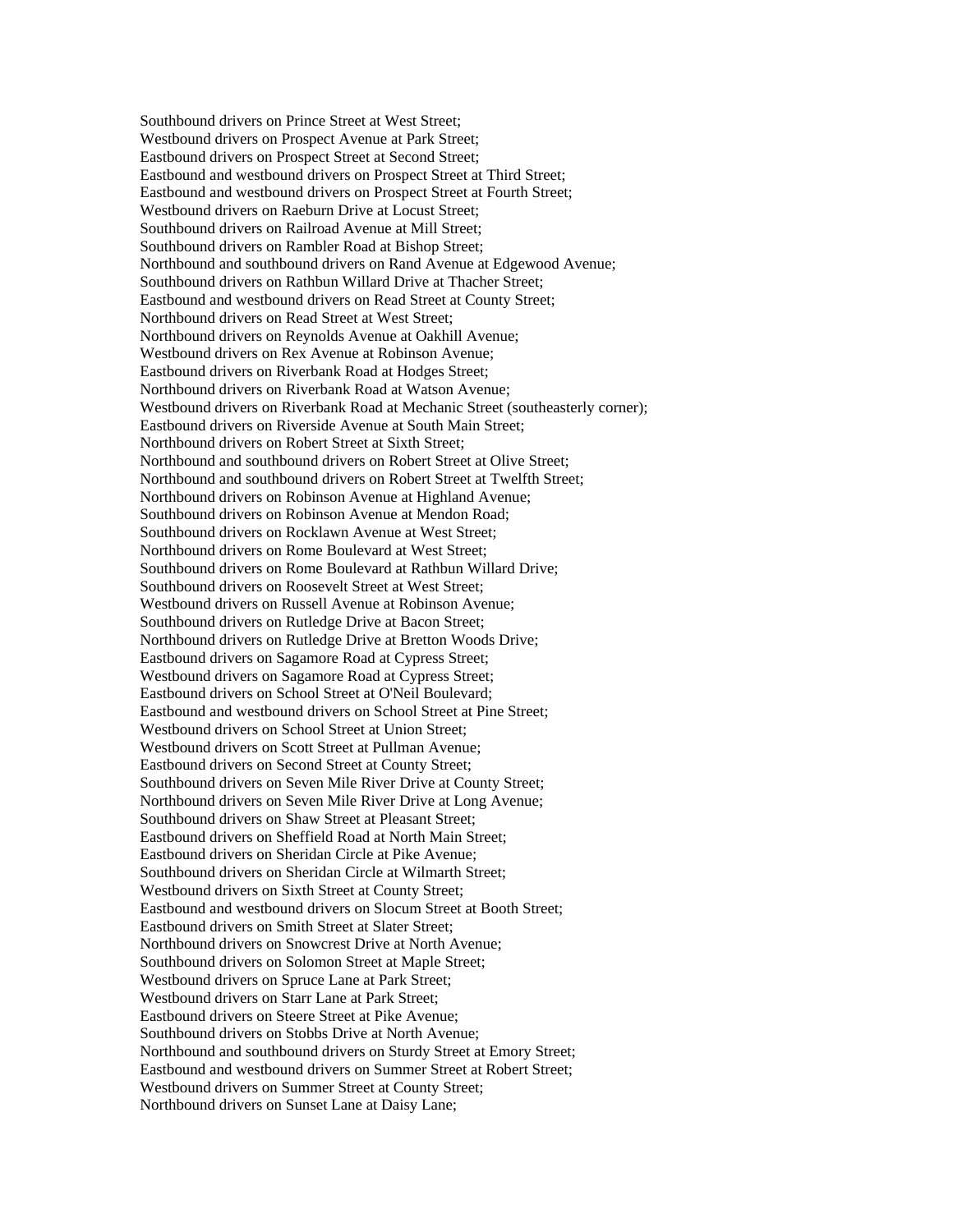Westbound drivers on Sunset Lane at Oak Hill Avenue; Southbound drivers on Sycamore Avenue at Brown Street; Westbound drivers on the new access road of Tall Pines Development at Pike Avenue; Eastbound drivers on Tanager Road at Bank Street; Westbound drivers on Tanager Road at North Main Street; Northbound and southbound drivers on Tappan Avenue at Dunham Street; Westbound drivers on Thacher Street at Lathrop Road; Southbound drivers on Thacher Street at South Main Street; Eastbound drivers on Thayer Farms Road at Pike Avenue; Southbound drivers on Thayer Farms Road at Wilmarth Street; Eastbound drivers on Third Street at County Street; Northbound drivers on Third Street at Mechanic Street; Eastbound and westbound drivers on Thirteenth Street at Robert Street; Westbound drivers on Thirteenth Street at County Street; Eastbound drivers on Thornton Street at Locust Street; Westbound drivers on Thurber Avenue at South Main Street; Eastbound and westbound drivers on Tiffany Street at County Street; Eastbound and westbound drivers on Tiffany Street at South Avenue; Eastbound drivers on Tiffany Street at South Main Street; Southbound drivers on Tomlinson Road at Brown Street; Northbound and southbound drivers on Tondreau Avenue at Thirteenth Street; Eastbound drivers on Turcotte Street at Robinson Avenue; Eastbound and Westbound drivers on Turner Street at 330 Turner Street; Eastbound and westbound drivers on Twelfth Street at Robert Street; Eastbound drivers on Twelfth Street at Tondreau Avenue; Westbound drivers on Twelfth Street at County Street; Westbound drivers on Tyler Street at South Main Street; Northbound drivers on Union Street at Park Street; Southbound drivers on Union Street at Carpenter Street; Eastbound drivers on Upland Road at Bank Street; Westbound drivers on Upland Road at North Main Street; Westbound traffic on Valley View Drive at Carrier Avenue; Eastbound drivers on Veery Road at Bank Street; Westbound drivers on Veery Road at North Main Street; Eastbound drivers on Verndale Avenue at Bushee Street; Westbound drivers on Wall Street at County Street; Eastbound drivers on Walnut Street at Cherry Street; Eastbound drivers on Walnut Street at Cumberland Street; Westbound drivers on Walnut Street at Cumberland Street; Westbound drivers on Wamsutta Road at North Main Street; Southbound drivers on the Washington Plaza Exit at Highland Avenue; Southbound drivers on Water Street at Elizabeth Street; Northbound drivers on Water Street at West Street; Eastbound drivers on Watson Avenue at Hodges Street; Eastbound drivers on Webber Street at South Main Street; Westbound drivers on Webber Street at Knight Avenue; Eastbound drivers on West Street at Tiffany Street; Eastbound drivers on West Street at North Main Street; Westbound drivers on West Street at Rocklawn Avenue; Westbound drivers on West Street at South Avenue; Eastbound drivers on Westfield Road at Pike Avenue; Northbound drivers on Wheaton Drive at Wilmarth Street; Eastbound drivers on Wilmarth Street at Slater Street; Westbound drivers on Wilmarth Street at Park Street; Westbound drivers on Wolfenden Street at County Street; Northbound drivers on Woodbine Street at Mendon Road.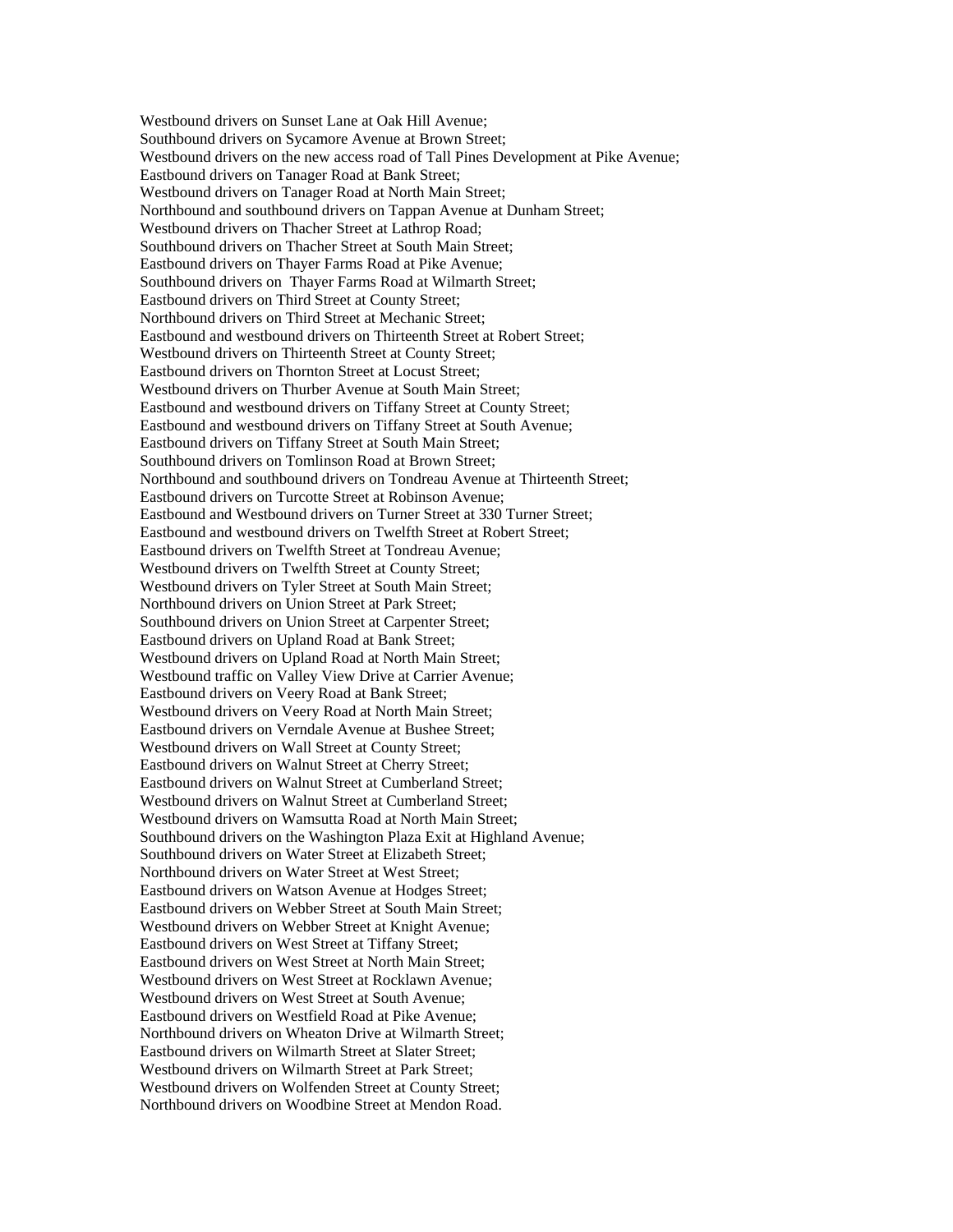Northbound and Southbound drivers on Woodbine Street at Holly Street;

### 10-4.12 Multi-Way Stop Signs (Amended 11/16/99)

In accordance with General Laws, Chapter 89, Section 9, as amended, the following intersections are designated as multi-way stops and the Police Chief is hereby authorized and directed to erect and maintain official "STOP" signs so as to face all traffic entering the intersection.

Bank Street and Peck Street; Birch Street and Greenhill Avenue; Brownell Street and James Street; Brownell Street and Parker Street; Collins Street and Pullman Avenue; Dennis Street, Jefferson Street and Rathbun Willard Drive; Hazel Street and Orange Street; Hodges Street and Mechanic Street; James Street and Mulberry Street; John Street and Hodges Street; Mendon Road and Brown Street; Parker Street at Orange Street; Pine Street and Dunham Street; Pine Street and Maple Street; Pine Street and Mulberry Street; Quintin Avenue at Edgewood Avenue; Robinson Avenue and Brown Street; School Street and Parker Street; Third Street and Jefferson Street;

### 10-4.13 Right Turn Required (Amended 4/17/01)

No driver of a vehicle shall make other than a right turn from the right-hand lane at the following intersection unless otherwise directed by a police officer.

 County Street at Thacher Street (southbound traffic required to make a right turn onto Thacher Street westbound).

 Emory Street at Pleasant Street (westbound traffic required to make a right turn onto Pleasant Street northbound)

Park Street, westbound to North Main Street northbound;

Pleasant Street, southbound to Park Street (North) westbound;

10-4.14 (Left Turn Required) (Amended 4/17/01) No driver of a vehicle shall make other than a left turn from the left-hand lane at the following intersection unless otherwise directed by a police officer: North Main Street, southbound to Park Street eastbound; Park Street, eastbound to Bank Street northbound;

Park Street, (South), eastbound to Pleasant Street northbound;

Section 10-4.15 Operation of Heavy Commercial Vehicles (Adopted 5/5/92, Renumbered 9/5/95) (Amended 6/20/06

 1. The use and operation of heavy commercial vehicles are hereby restricted on the following named streets or parts thereof and in the manner described: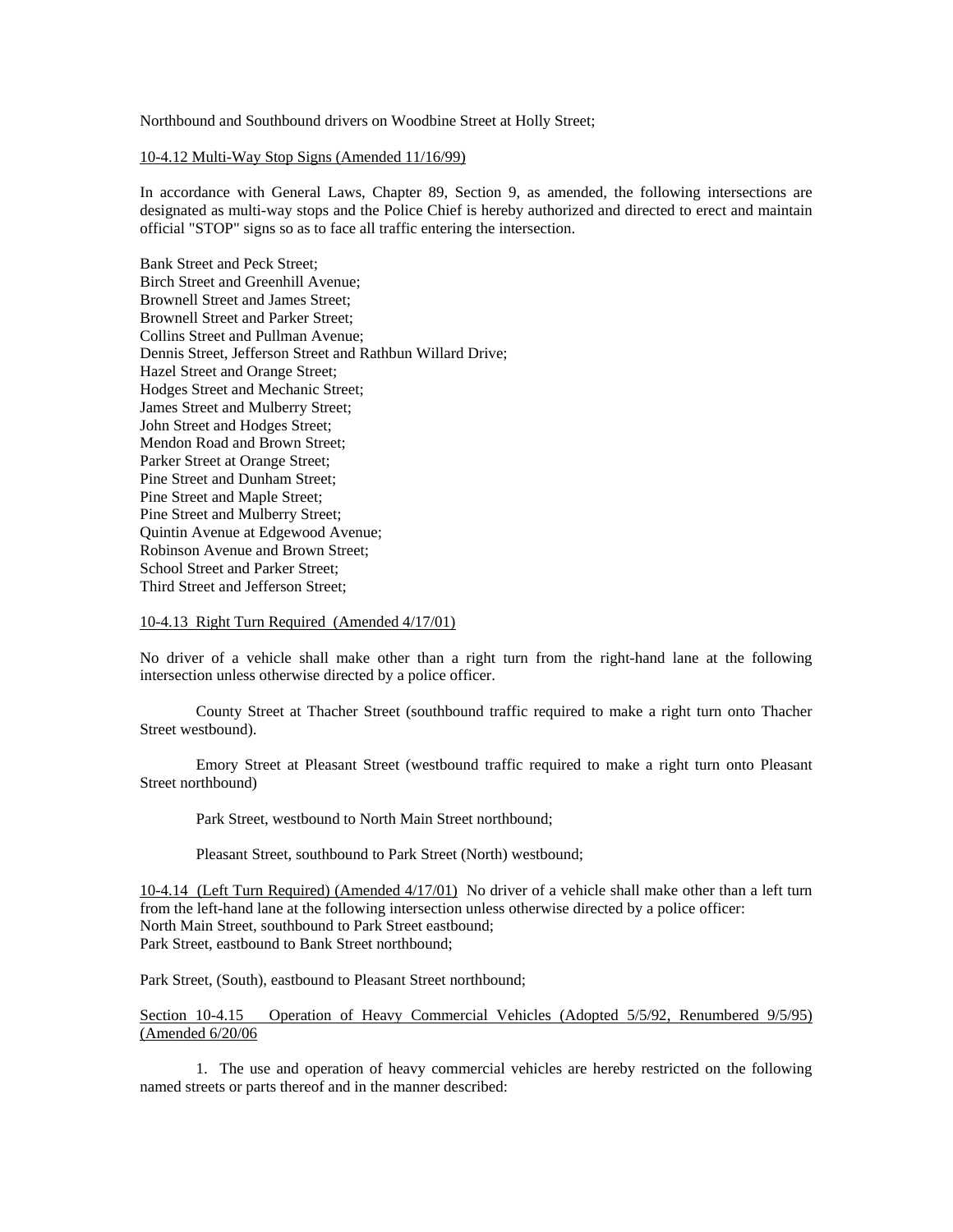Belair Avenue; Branch Street; Brettonwood Drive, from Mendon Road to Rutledge Drive; Brown Street; Carlton Street (from 11 P.M. to 7:A.M. Claflin Street, from North Main Street to Holden Street; Collins Street; Clayton Street; Handy Street from Park Street to Oak Hill Avenue; Newport Avenue (North Attleboro Town Line to intersection at West Street) Orr Street; Pike Avenue, from Pleasant Street to Bishop Street; Read Street (West Street - County Street); Riverside Avenue/Ellis Street; Roadway A; Robinson Avenue; Sixth Street, from County Street to Robert Street; Tiffany Street, from South Avenue to County Street; Wolfenden Street, from County Street to Robert Street;

 2. Paragraph One of this section shall not apply to heavy commercial vehicles going to or coming from places upon said streets for the purpose of making deliveries of goods, materials, or merchandise to or similar collections from abutting land or buildings or adjoining streets or ways to which access cannot otherwise be gained; or to vehicles used in connection with the construction, maintenance and repair of said streets or public utilities therein; or to Federal, State, Municipal or public service corporation owned vehicles.

 3. For the purposes of this section, a heavy commercial vehicle is defined as any commercial vehicles having a carrying capacity in excess of two and one-half (2 1/2) tons.

### 10-4.16 (Yield Signs) Adopted 6/26/01/ (amended 6/25/09)

In accordance with General Laws, Chapter 89, Section 9 as amended, the following streets are designated as yield streets and the Police Chief is hereby authorized and directed to erect and maintain an official "YIELD" sign or signs as so to face:

And further to add the following in proper alphabetical order:

Carpenter Avenue to be located at Bliss and Frenier Avenue; Eastbound and westbound drivers on Clayton Street at Hudson Street; Northbound Drivers on Deerfield Avenue, northbound at Fontaine Street; Eastbound drivers on Fontaine Avenue at Bretton Woods Drive; Westbound drivers on Heather Street, at Como Drive; Northbound drivers on Intervale Road at Thirteenth Street; Eastbound drivers on Jewel Avenue at Verndale; Eastbound driver on Kennedy Drive at Whalen Drive; Westbound drivers on Lamb Street at the Thacher Street Bridge; Eastbound and westbound drivers on O'Donnell Drive at Patterson Street; Eastbound drivers on Pembroke Avenue at Verndale; Southbound drivers on Pleasant Street to Park Street Southbound; Westbound drivers on Rossman Street to Brettonwood Drive; Northbound drivers on Snell Street at Thacher Street at Thacher Street; Westbound drivers on Thacher Street at Snell Street; Eastbound drivers on Thirteenth Street at John Williams Street North and Southbound Drivers on Westminister Street at Bacon Street; Westminister Avenue at Mendon Road;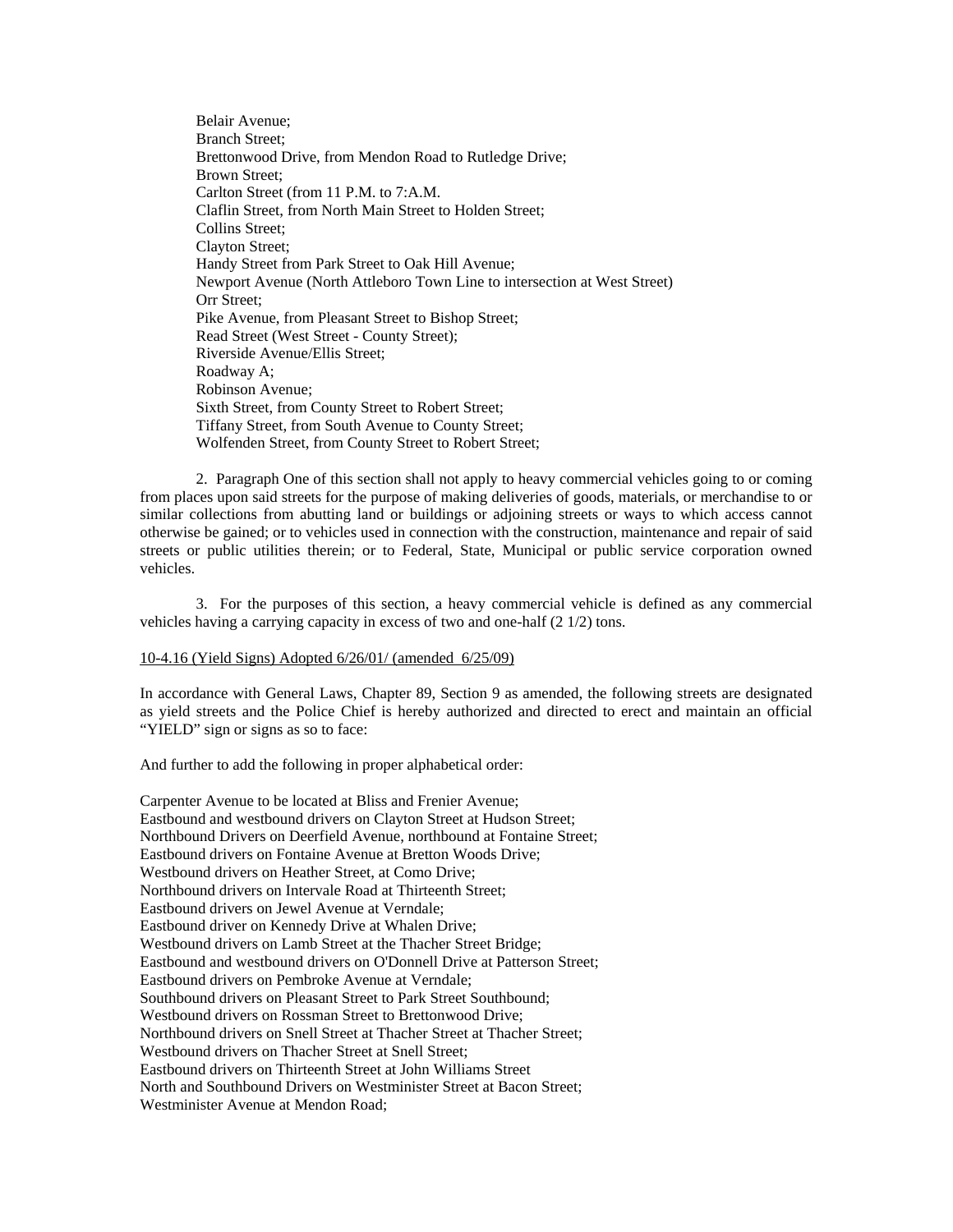## Section 10-5 Parking

## 10-5.1 General Prohibitions (amended 6/24/10)

No person shall park a vehicle in any of the following places:

- a. Within an intersection.
- b. Upon any sidewalk.
- c. Upon any crosswalk.
- d. Upon the roadway in a rural or sparsely settled district.
- e. Upon a roadway where parking is permitted. Unless both wheels on the right side of the vehicle are within twelve (12) inches of the curb or edge of the roadway, except upon those streets which are designated as one-way streets. On such one-way streets vehicles shall be parked in the direction in which said vehicle is moving and with both wheels within twelve (12) inches of the curb.
- f. Upon any roadway where the parking of a vehicle will not leave a clear and
	- unobstructed lane at least ten (10) feet wide for passing traffic.
- g. Upon any street or highway within five (5) feet of a fire hydrant.
- h. Upon or in front of any private road or driveway or within five (5) feet of a driveway.
- i. Upon any street or highway within twenty (20) feet of an intersecting way, except alleys.
- j. Within twenty (20) feet of the driveway entrance to any Fire Station on both sides of the street. The Police Chief shall place signs indicating where parking is

prohibited under this section.

- k. Upon any bridge or under any railroad overpass.
- l. On any public way between the hours of 11:00 p.m. and 6:00 a.m. from December 1st to March 31st, inclusive; provided, however, that the time limits existing between the hours of 8:00 a.m. and 6:00 p.m. as established by these ordinances shall apply during these hours, and where no time limit is determined by this ordinance, then a one-hour limit shall prevail.
- m. Parking of an unregistered motor vehicle or a motor vehicle without a valid inspection sticker on the public streets, or within any municipally owned parking area, will be in violation of the City of Attleboro and subject to a parking fine.

Vehicles found in violation of the provisions of this section may be removed by or under the direction of an officer and at the expense of the owner to a place designated by the Police Chief.

10-5.2 Prohibited on Certain Streets (Amended 6/2/09)

Upon the following streets or highway or parts thereof parking is hereby prohibited:

Academy Street, easterly from North Main Street to Sanford Street;

Academy Street, easterly side, 120 feet from North Main Street;

Angell Street, easterly side, 105 feet from Pleasant Street;

Ashton Road easterly side from West Street to Lincoln Avenue;

Atwood Street, northerly side;

Atwood Street, southerly side for a distance of 75 feet;

Bacon Street, both sides, from Washington Street to Rutledge Drive;

Bank Street, westerly side, from Park Street to 250 feet northerly of Peck Street;

Barrows Street, northerly side from Washington Street to Newport Avenue;

Beacon Street, southerly side;

Beagle Club Road, easterly side, from 20 feet northerly of West Street to the Water Department/Emergency equipment access gate;

Beagle Club Road, westerly side, from the Water Department/Emergency equipment access gate southerly for a distance of 100 feet;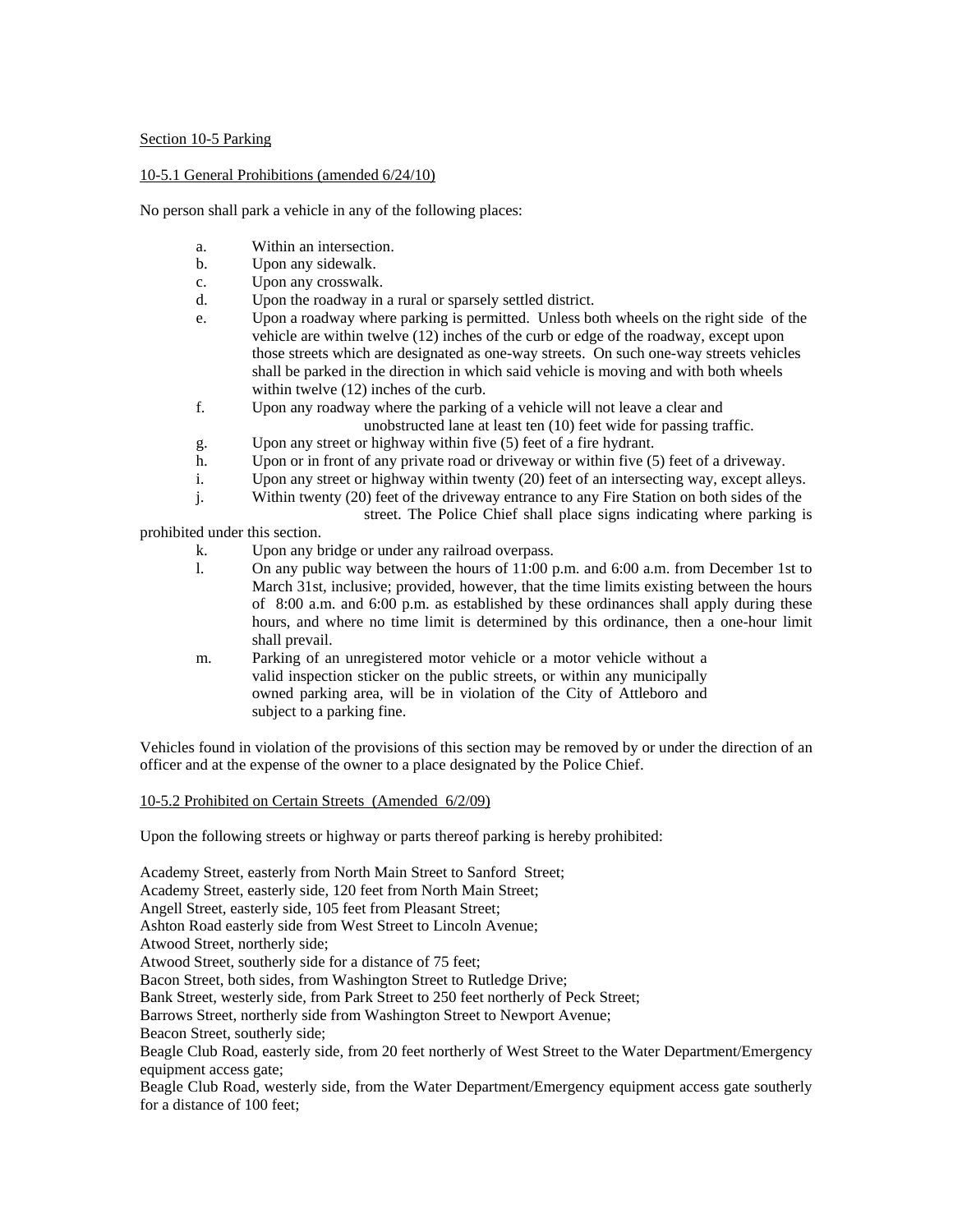Bishop Street, northerly side, 1,000 feet in from Park Street; Bishop Street, southerly side, 750 feet from Park Street; Branch Avenue, (easterly and westerly side) from the corner of #50 Ottawa Street at a distance of 290 ft. to the corner of #24 Branch Avenue; Brook Street, westerly side Brook Street, easterly side from Park Street to Falmouth Street; Brown Street from the intersection of Mendon Road westerly 120 feet; Brown Street, northerly side, 120 feet easterly of Mendon Road; Bushee Street, southerly side, from Hawthorne Street to Verndale Avenue; Cambridge Street, both sides; Capron Street, northerly side; Capron Street, southerly side, 55 feet westerly of South Main Street, Carleton Street, northerly side, from Washington Street (RT. 1) to Buffington Street; Carleton Street, southerly side, 35 feet from Washington Street (RT.1); Carlon Street, southerly side; Carpenter Street, both sides, from South Main Street to Union Street; Cliff Street, southerly side, from Second Street to Riverbank Road; Clifton Street (Old), both sides and including the turn-around circle; Collins Street, both sides, 2000 feet westerly of Newport Avenue; County Street, both sides, west of North Main Street/South Main Street for a distance of 160 feet; County Street, easterly side, 110 feet southerly of Thacher Street; County Street, easterly side, south of Wall Street for a distance of 80 feet southerly; County Street, northerly side, from Park Street to County Square; County Street, southerly side, from Park Street to Thacher Street; County Street, southerly side, from 30 feet easterly of East Fourth Street to 30 feet westerly of East Fourth Street; County Street, southerly side from 226 feet easterly of East Fourth Street to 246 feet; County Street, southerly side from 277 feet easterly of East Fourth Street to 297 feet; County Street, southerly side, from 30 feet easterly of Sixth Street; County Street, southerly side, from 30 feet easterly of East Fourth Street to thirty feet westerly of East Fourth Street; County Street, southerly side, 58 feet westerly from Wall Street; County Street southerly side, from 65 feet easterly of Wall Street; County Street, westerly side, from Chestnut Street to Thacher Street; Crandall Court, both sides Curtis Avenue, southerly side, 945 feet easterly from Washington Street for a distance of 165 feet; Dean Street, northerly side, from Bank Street to North Main Street; Dean Street, northerly side, from Bank Street to Perrin Street; Deanville Road, both sides, 1345 feet westerly of North Avenue; Dennis Street (easterly side) from Franklin Street to Mechanic Street; Dunham Street, southerly side from Tappan Avenue to property line at 109 Dunham Street; Dunham Street, southerly side, from Union Street to O'Neil Boulevard; East Street, southerly side, from South Main Street to Pine Street; East Street, southerly side, 50 feet westerly of O'Neil Boulevard; East Bacon Street; northerly side, 75 feet from Washington Street; East Bacon Street, southerly side, 125 feet easterly from Washington Street; East Fourth Street, easterly side; East Fourth Street westerly side, 30 feet southerly from County Street; Eddy Street, both sides; Edgewood Avenue, southerly side from Quintin Avenue to Washington Street; Elizabeth Street, southerly side, from North Main Street to Hodges Street; Emory Street from Hillside Avenue to Torrey Street (both sides); Emory Street, northerly side, 60 feet easterly of Brook Street; Emory Street, northerly side, from Morey Street to Pleasant Street; Emory Street, southerly side, from Morey Street to Pleasant Street; Falmouth Street, northerly side, from Morey Street to Brook Street;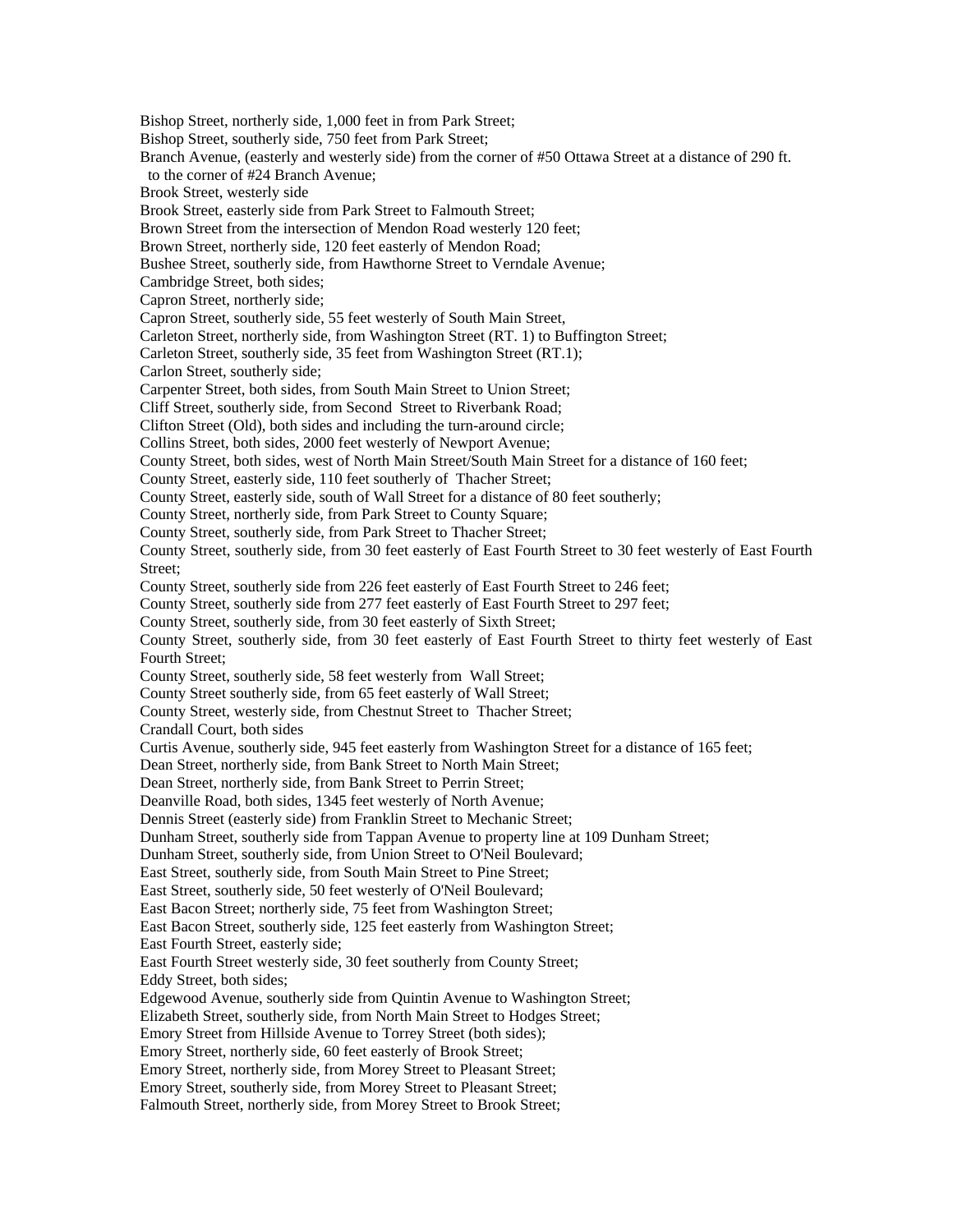Falmouth Street, southerly side, from Pleasant Street to Morey Street; Fifth Street easterly side from County Street to Jefferson Street; First Street, westerly side; Forest Street, easterly side, from Pleasant Street to Falmouth Street; Forest Street, westerly side, from Emory Street to Park Street; Forest Street, westerly side, from Pleasant Street to Maynard Street; Foster Street, easterly side, from Dean Street to the end; Fourth Street, westerly side, from County Street to Mechanic Street; Frenier Avenue, both sides, from South Main Street to Hebron Avenue; Garden Street, easterly side; Gardner Street, northerly side, from Pine Street to Robbins Street; George Street easterly side, from Maple Street to Park Street; George Street westerly side, from Pearl Street to Dunham Street; Gustin Avenue, easterly side; Hayward Street, northerly side; Hazel Street, easterly side, from Pearl Street to East Street; Hazel Street, westerly side, from School Street to 150 feet Southerly of Pearl Street; Highland Avenue, southerly side, 580 feet westerly of Route 1; Highland Street, northerly side; Holcott Drive, southerly side from North Main Street to Stobbs Street; Hodges Street, westerly side, from Elizabeth Street southerly to the end; Holden Street, both sides, from Kendall Avenue to Hope Street or Hope Street Extension; Holman Street, southerly side, from Pleasant Street to Brook Street; Hood Street, southerly side 648 feet in from North Avenue; Hope Street, westerly side, 55' northerly of Peck Street; Horton Street, southerly, from Gustin Avenue to Forest Street; Howard Avenue, both sides; James Street, easterly side, from School Street to East Street; James Street Extension, northerly from Park Avenue to James Street; James Street, westerly side, between East Street and Carpenter Street; Jefferson Street, northerly side from Second Street to Fifth Street; Jefferson Street, northerly side, westbound, from Fifth Street to Dennis Street; Jewel Avenue, northerly side from County Street for a distance of 50 feet; John Street, both sides, 50 feet westerly of North Main Street; John Street, southerly side, from 50 feet westerly of North Main Street to Hodges Street; John Street, southerly side, from 50 feet westerly of North Main Street to State Street; Kendall Avenue, westerly side, from Starkey Avenue to Angell Street; Lexington Avenue, northerly side, from County Street to Thacher Street; Linden Street, both sides, from Birch Street to Palm Street, on Sundays between the hours of 6:00 A.M. to  $1:00 P M$ Locust Street, both sides from Bayberry Hill Road to Marlise Drive; Maple Street, southerly side, from Day Street to O'Neil Boulevard; Maple Street, northerly side, from Pine Street to South Main Street; Maple Street, southerly side, from Pine Street to South Main Street; Martin Street, easterly side, from Orange Street to 200 feet southerly of Brownell Street; May Street, northerly side, from 125 feet easterly of Washington Street to 110 feet westerly of Washington Street; May Street, southerly side, from 125 feet easterly of Washington Street to 100 feet westerly of Washington Street; Maynard Street, southerly side, from Forest Street to 200 feet westerly of Forest Street; Maynard Street, northerly side, from Morey Street to Forest Street; Mechanic Street, northerly side, 62 feet easterly from Hodges Street to Dennis Street; Mechanic Street, southerly side, from North Main Street to Riverbank Road; Mechanic Street, southerly side, 40 feet westerly from Third Street; Melody Drive, southerly side 70 feet from Drummond Street; Mendon Road, westerly side 125 feet southerly from Collins Street;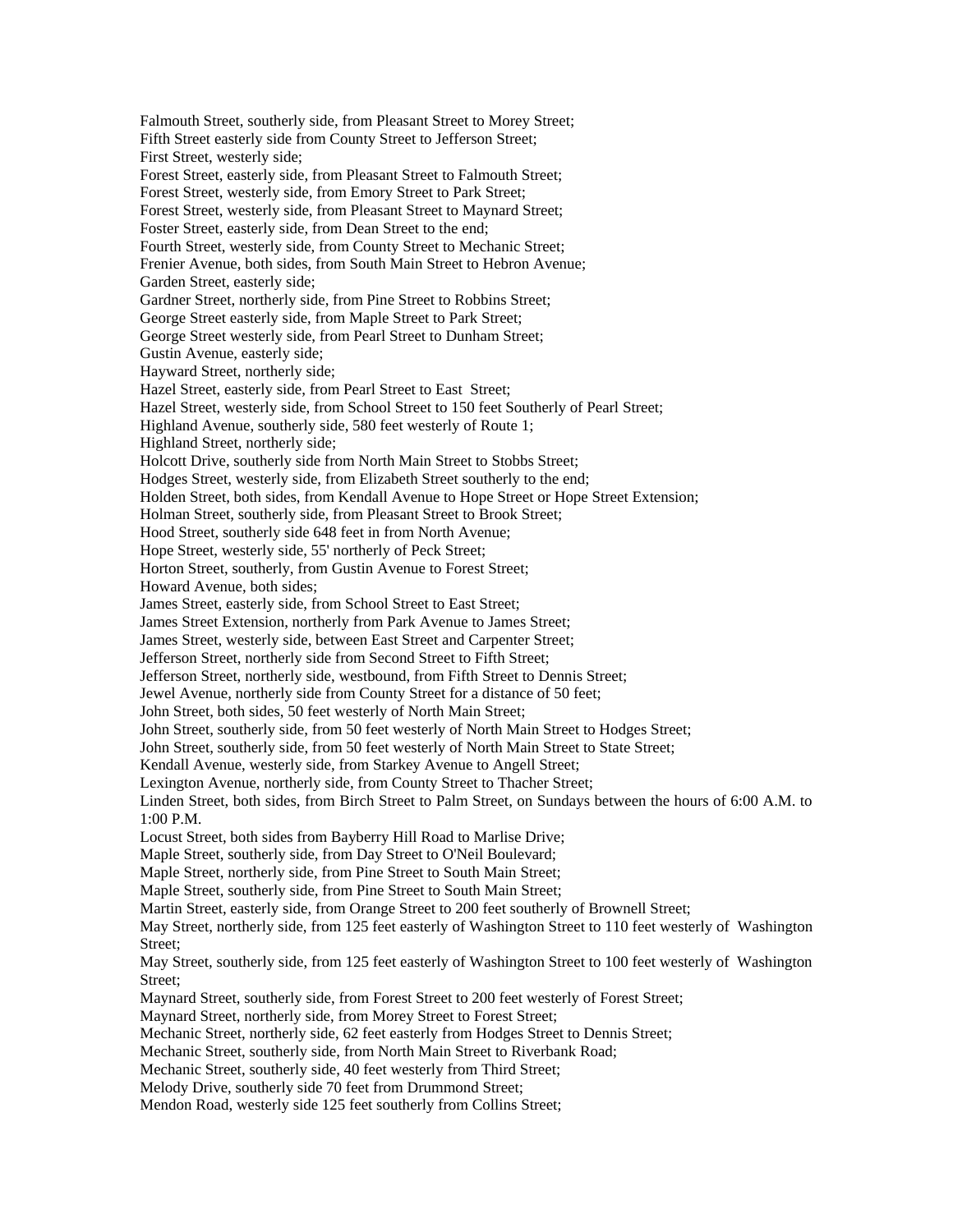Mendon Road, southerly side, from Woodbine Street to Greenwich, Street,

Merritt Place, southerly side;

Mill Street, northerly side, from Union Street to South Main Street;

Mill Street, southerly side, from 245 feet westerly of Union Street to 360 feet westerly of Union Street;

Monroe Avenue, easterly side;

Morey Street, easterly side, from Park Street to Maynard Street;

Morey Street, westerly side, from Maynard Street to Falmouth Street;

Mulberry Street, northerly side, from Lafayette Street to South Main Street;

Newport Avenue, both sides, from Roy Avenue to Route 1A;

North Main Street, both sides, northerly of the intersection of Park Street/County Street for a distance of 200 feet northerly;

North Main Street, easterly side, from 85 feet northerly of Park Street to West Street;

North Main Street, westerly side, from County Street to Hayward Street;

North Main Street, westerly side, from County Street to John Street;

North Main Street, westerly side, from Elizabeth Street to 150 feet northerly of the bridge;

North Avenue, easterly side, 20 feet northerly and 20 feet southerly of the exit at Brookside

Elderly Housing, 41 North Avenue;

Oak Street, northerly side, from Pleasant Street to Foley Street;

Oak Street, southerly side, 20 feet from Pleasant Street and 20 feet from Shaw Avenue;

Olive Street, northerly side, from County Street to Olive Street Bridge;

Olive Street, southerly side, from County Street to Olive Street Bridge;

Olive Street, northerly side, from Robert Street to County Street;

O'Neil Boulevard, easterly side;

O'Neil Boulevard, westerly side, 50 feet northerly of Maple Street;

O'Neil Boulevard, westerly side, from 50 feet southerly of East Street to 50 feet northerly of East Street;

O'Neil Boulevard, westerly side, from 50 feet southerly of School Street to 50 feet northerly of School Street;

O'Neil Boulevard, westerly side, from 50 feet southerly of Pearl Street to 50 feet northerly of Pearl Street; O'Neil Boulevard, westerly side, from 50 feet southerly of Atwood Street to 50 feet northerly of Atwood Street;

O'Neil Boulevard, westerly side, from 50 feet southerly of Dunham Street to 50 feet northerly of Dunham Street;

O'Neil Boulevard, westerly side, from 50 feet southerly of Gardner Street to 50 feet northerly of Gardner Street;

O'Neil Boulevard, westerly side, 50 feet southerly of Park Street;

Orange Street, southerly side, from South Main Street to Day Street;

Owen Street, northerly side, easterly, from Washington Street for a distance of 87 feet;

Owen Street, southerly side from Washington Street to Buffington Street;

Park Avenue, westerly side;

Park Street, northerly side, between Bank Street and North Main Street;

Park Street, northerly side, from Book Street to Sturdy Street end;

Park Street, both sides from Garfield Avenue to Hillside Avenue;

Park Street, northerly side, from Pleasant Street to Brook Street;

Park Street, northerly side, from Railroad Arch to Pleasant Street;

Park Street, northerly side, from 150 feet easterly of Brook Street to 120 feet westerly of Sturdy Street;

Park Street, southerly side, from O'Neil Boulevard to George Street;

Park Street, southerly side, west of Railroad Avenue for a distance of 70 feet westerly;

Park Street, southerly side, from 35 feet westerly of Union Street to Union Street;

Parker Court, southerly side for a distance of 72 feet from Parker Street;

Parker Street, Westerly side from Dunham Street to East Street;

Parker Street, westerly side from East Street to Carpenter Street;

Pearl Street northerly side, from Parker Street to O'Neil Boulevard;

Pearl Street, northerly side, from Union Street to Pine Street;

Pearl Street, southerly side, from Union Street to O'Neil Boulevard;

Peck Street, northerly side;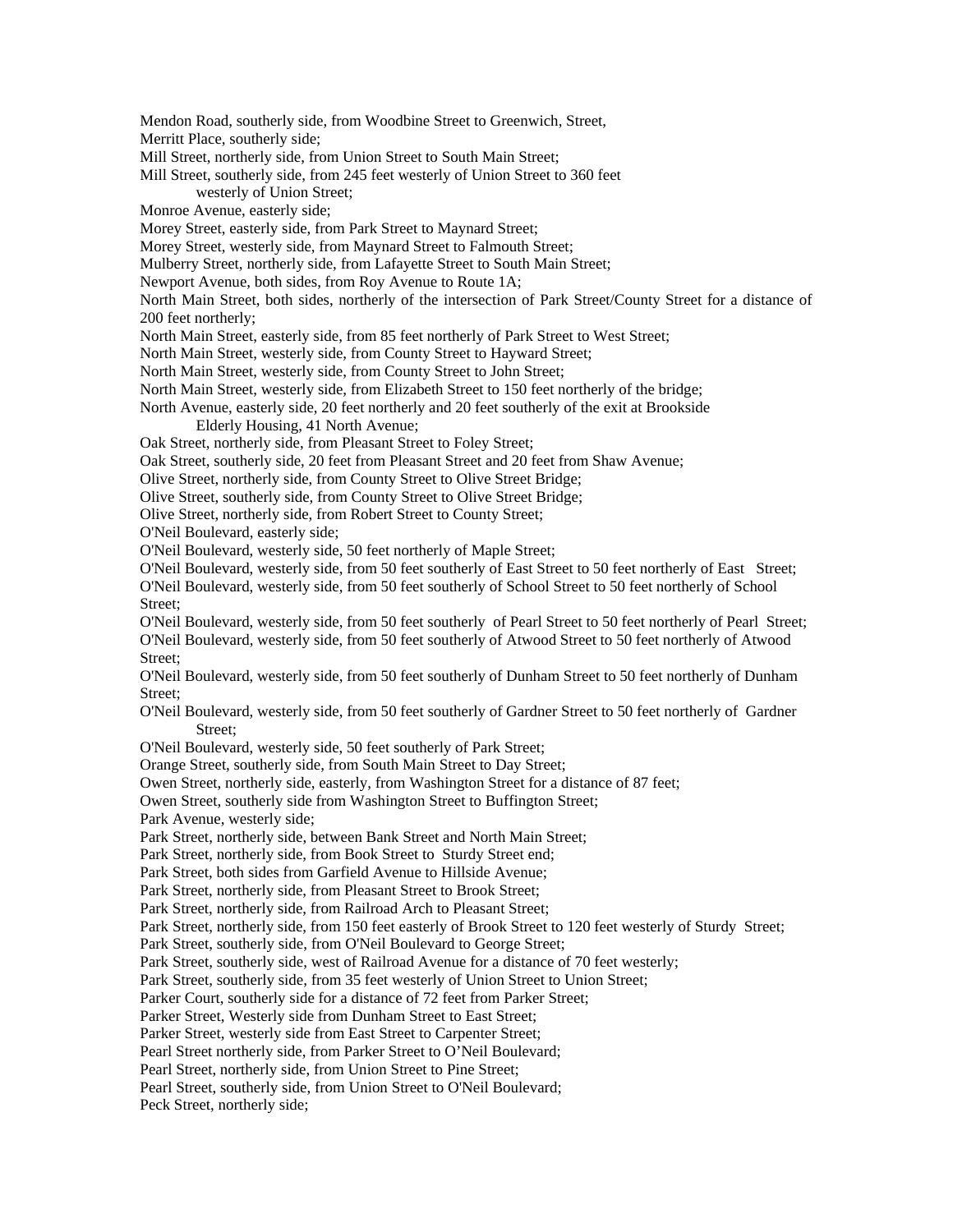Peck Street, southerly side;

Perrin Street, westerly side;

Picard Road, southerly side, from Newport Avenue to dead end;

Pine Street, westerly side from 30 feet northerly of Carpenter Street;

Pine Road, northerly side, from 370 feet westerly of Washington Street to 170 feet westerly of Washington Street:

Pine Street between the "no parking to corner" sign, northbound at Maple Street, westerly side for a distance of sixty-four feet, five feet before the curb cut for the parking lot.

Pine Street, easterly side, 95 feet northerly from Maple Street;

Pine Street, easterly side, from Park Street to Orange Street;

Pine Street, westerly side, from 135 feet northerly of Dunham Street;

Pine Street, westerly side, from 125 feet southerly of Park Street;

Pine Street, westerly side, from 150 feet northerly of Pearl Street to Pearl Street;

\*Pleasant Street, easterly side, from Park Street to Perry Avenue;

\*Pleasant Street, westerly side, from Park Street to Lindsey Street;

Prospect Street, southerly side, from Fourth Street to Fifth Street;

Prospect Street, northerly side, from Second Street to Fourth Street;

Quintin Avenue, southerly side from Washington Street for a distance of 70 feet to Pole #641;

Railroad Avenue, easterly side, for a distance of 70 feet southerly from Park Street;

Railroad Avenue, westerly side from 70 feet southerly of Park Street to Mill Street;

Rathbun Willard Drive, easterly side, at the intersection of Green Drive for a distance of 50 feet northerly;

Rathbun Willard Drive, easterly and westerly from 570 feet northerly of Thacher Street to

720 feet northerly of Thacher Street;

Rathbun Willard Drive, southerly side, from 755' westerly of Berndt Drive to 1277' easterly of Dennis Street;

Read Street, both sides, from West Street to 2000 feet southerly of West Street;

Riverbank Road, easterly side, from County Street to Cliff Street;

Riverbank Road, southerly side, 40 feet easterly from Cliff Street;

Riverbank Road, westerly side from 289 feet in from County Street for 132 feet northerly;

Robert Street, southerly side, from Sixth Street to 200 feet westerly of Olive Street;

Robert Street, westerly side, from Summer Street to Thirteenth Street;

Rosewood Avenue, Southerly side, 90 feet westerly of Washington Street;

Rosewood Avenue, northerly side, 250 feet westerly of Washington Street;

Sanford Street, northerly side;

School Street, southerly side, from Union Street to O'Neil Boulevard;

Scott Street, southerly side 100 feet from Route 1.

Second Street, westerly side, from County Street to Cliff Street;

Shaw Street, easterly side, from Pleasant Street to Shaw Avenue;

Sixth Street, westerly side;

South Main Street, easterly side, from Capron Street to Maple Street;

South Main Street, easterly side, from Fisher Avenue to Fuller Avenue;

South Main Street, easterly side, south of the intersection of Park Street/County Street for a distance of 60 feet southerly;

South Main Street, easterly side, from 25 feet southerly of Park Street;

South Main Street, easterly side, from Tiffany Street to Thurber Avenue;

South Main Street, westerly side, southerly of the intersection of Park Street/County Street for a distance of 40 feet southerly;

South Main Street westerly side, beginning at a point 185 feet northerly of Wall Street for distance of 122 feet northerly;

South Main Street, westerly side, from 100 feet southerly from Railroad Arch;

\*Starkey Avenue, northerly side, 255 feet westerly of Pleasant Street to Pleasant Street;

\*Starkey Avenue, southerly side, from 255 feet westerly of Pleasant Street to Pleasant Street;

Stead Avenue, northerly side, from Phillips Street to a point 600 feet west of Phillips Street;

Sturdy Street, easterly side, 60 feet from Park Street to Emory Street;

Sweetland Avenue, northerly side, 240 feet westerly of Washington Street;

Tappan Avenue, westerly side, from Park Street to Dunham Street;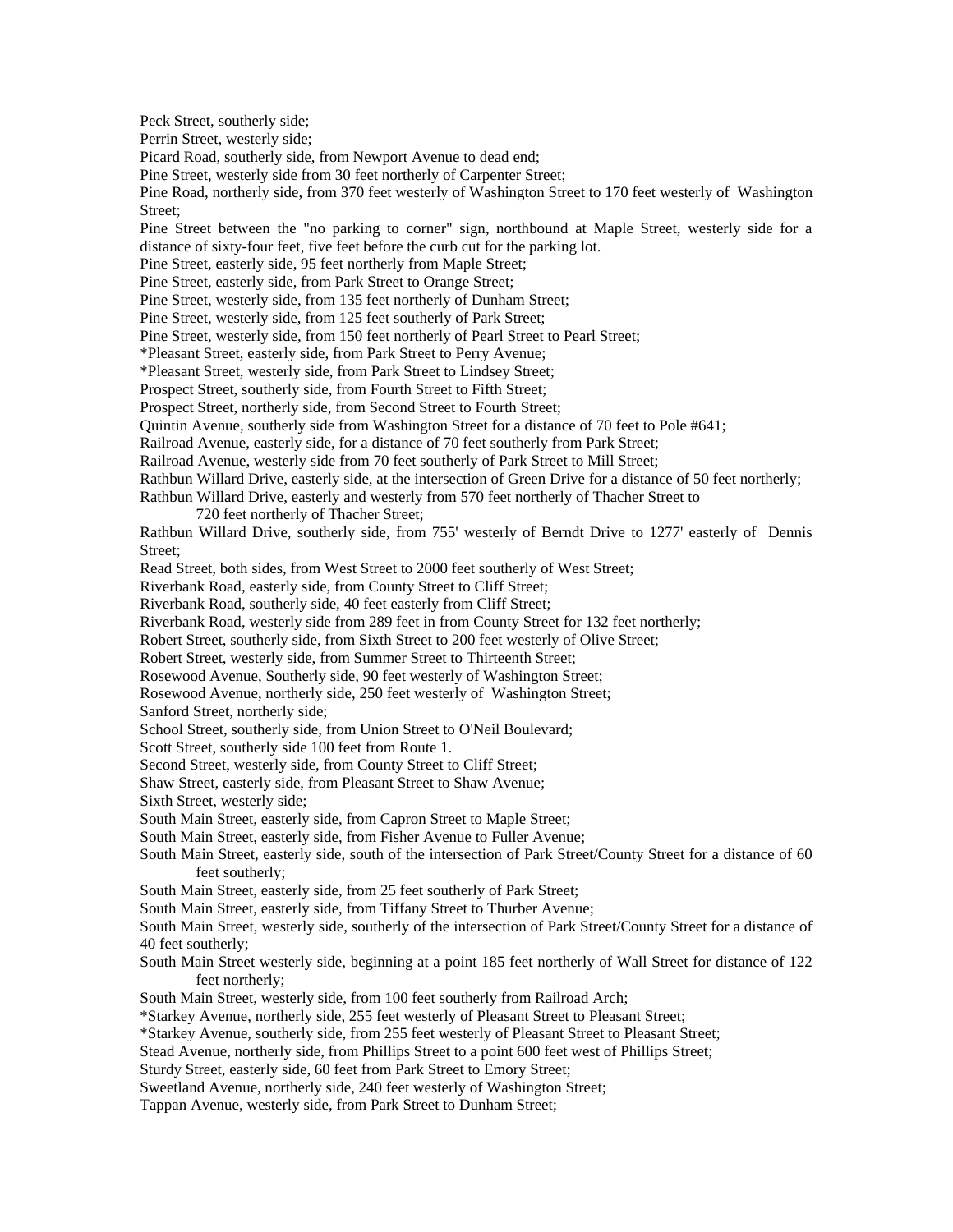Thacher Street, both sides, from 100 feet westerly of County Street to 100 feet easterly of County Street; Third Street, westerly side, from County Street to Prospect Street; Turner Street, southerly side, from Washington Street to Mendon Road; Union Street, easterly side from Park Street to Carpenter Street; Union Street, westerly side, 100' from the southerly and northerly side of East Street; Union Street, westerly side, 130 feet northerly of Mill Street; Union Street, westerly side, 60 feet northerly of Mill Street to Pearl Street; Union Street, westerly side, 37 feet southerly from Park Street from 85 feet southerly of Park Street to 125 feet southerly of Park Street, and from 26 feet northerly of Maiden Lane to Maiden Lane; Wall Street, both sides, from County Street to South Main Street; Wamsutta Road, northerly side, 315 feet from North Main Street; Water Street, easterly side, from Milk Street to Water Street Bridge; Water Street, westerly side from Hodges Street to Milk Street; Water Street, westerly side, from the intersection of Hodges Street up to Milk Street; West Street, northerly side, from North Main Street to Prince Street; West Street, southerly side, from Berwick Road to 450 feet easterly of Berwick Road; West Street, northerly side, 100 feet easterly of Newport Avenue; Westminster Street, easterly side from the intersection of Bacon Street to the intersection of Turner Street; Westminster Street, westerly side from Bacon Street, southerly for a distance of 100 feet;

## 10-5.3 Time Limited on Designated Places (Amended 4/19/11)

 A. No person shall park a vehicle for longer than three (3) hours at any time between the hours of 8:00 A.M. and 6:00 P.M. on any day except Sundays and Legal Holidays on the following streets or parts thereon:

 Mullaney Twins parking Lot (South Main Street); South Main Street, westerly side, from County Street to Mill Street;

 A (1) Exemption: Senior citizens utilizing the Reverend Larson Senior Center, Monday through Friday from 9 A.M. to 4 P.M. excluding weekends and holidays in the Mullaney Twins Parking Lot are exempt from the three (hour) parking provided that they display the Colored Placard in their vehicle

 B. No person shall park a vehicle for longer than two (2) hours at any time between the hours of 8:00 A.M. and 6:00 P.M. on any day except Sundays and Legal Holidays on the following streets or parts thereon:

Taxi cab stand parking space and "One Hour Parking" spaces on the northerly side of Park Street between Bank Street and the railroad archway be eliminated.

Academy Street, easterly side 140 feet from Sanford Street;

Angeline Street, both sides;

Atwood Street, southerly side;

Bank Street, easterly side, from 125 feet northerly of Peck Street to 242 feet

northerly of Peck Street;

Bushee Street, northerly side, from Globe Street to Verndale Avenue;

Capron Street, southerly side, from Union Street to 55 feet westerly of South Main Street;

County Street, southerly side, from 30 feet westerly of East Fourth Street to 30 feet easterly of Sixth Street; County Street, southerly side from South Main Street to First Street;

County Street, southerly side from Sixth Street to 58 feet westerly of Wall Street;

County Street, southerly side, from 220 feet westerly of Wall Street to 30 feet easterly of East Fourth Street;

Dean Street, southerly side, from North Main Street to Perrin Street;

Dunham Street, northerly side from Pine Street to Park Avenue;

Dunham Street, northerly side, from Union Street to Pine Street except 22 feet easterly from Crandall Court;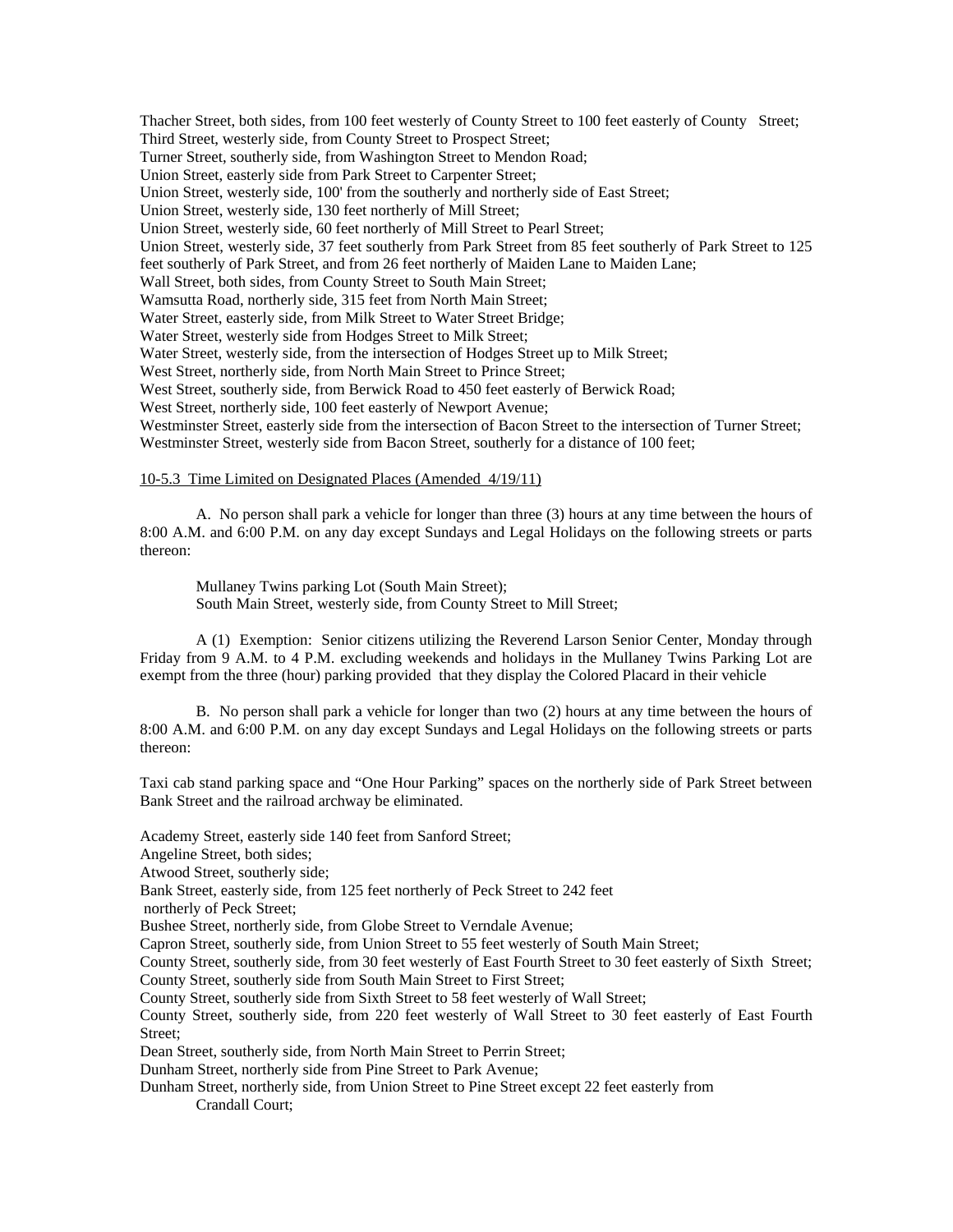Falmouth Street, southerly side, from Brook Street to Forest Street; Fifth Street, westerly side, from County Street to Denis Street; Forest Street, westerly side, from Maynard Street to Falmouth Street; Fourth Street, easterly side, from Franklin Street to Mechanic Street; Gardner Street, southerly side from Pine Street to Park Avenue; Hayward Street, southerly side; Hazel Street, westerly side, from Pearl Street to 150 feet southerly of Pearl Street; Hazel Street, westerly side, from School Street to East Street; James Street, westerly side, from Atwood Street to East Street; Maynard Street, southerly side, from Morey Street to Brook Street; Mechanic Street, northerly side for a distance of 44 feet from Hodges Street; Morey Street, westerly side; Park Avenue, easterly side, from Park Street to Dunham Street; Park Street, northerly side easterly of Bank Street for a distance of 185 feet; Park Street, southerly side, from 28 feet easterly of Pine Street to a distance of 110 feet easterly of Pine Street; Park Street, southerly side, 28 feet easterly of Pine Street, to 460 feet easterly of Pine Street at the Corner of Park Avenue; Park Street, southerly side from Railroad Avenue to Railroad Arch; Park Street, southerly side, 95 feet easterly from Union Street, and 28 feet easterly from Railroad Arch; Park Street, southerly side, from 95 feet easterly of Union Street to O'Neil Boulevard; Parker Street easterly side from Dunham Street to East Street; Pine Street, westerly side from Dunham Street to 95 feet northerly of Maple Street; Pine Street, westerly side from 20 feet southerly of Maple Street, to 5 feet before driveway, a distance of 30 feet; Pine Street, westerly side, from Park Street to Pearl Street; Railroad Avenue, easterly side, from 90 feet southerly of Park Street to Mill Street; Railroad Avenue, southerly direction, westerly side, a distance of 50 feet from Park Street to a distance of 70 feet from Park Street; Riverbank Road, from County Street to 130 feet northerly; Sanford Street, southerly side, from North Main Street to Bank Street Second Street, easterly side, from County Street to Cliff Street; School Street, northerly side, from James Street to O'Neil Boulevard; School Street, northerly side from Parker Street to O'Neil Boulevard; School Street, northerly side from Pine Street to O'Neil Boulevard; South Main Street westerly side, for a distance of 35 feet southerly of Mill Street; South Main Street, easterly side, from 25 feet southerly of Park Street to Railroad Arch; South Main Street, westerly side, from 100 feet southerly of the Railroad Arch to Beacon Street; Tappan Avenue, westerly side, from Park Street to Dunham Street, Union Street, easterly side, from Dunham Street to Capron Street; Union Street, westerly side, from 220 feet southerly of Park Street to 26 feet northerly of Maiden Lane, and from Maiden Lane to 130 feet northerly of Mill Street; Verndale Avenue, both sides, from Bushee Street to Pembroke Avenue. C. No person shall park a vehicle longer than (90 minutes) at any time between the hours of 8:00 A.M. and 6:00 P.M. on any day except Sunday and Legal Holidays on the following streets: North Main Street, easterly side, 60 feet northerly from Park Street;

 D. No person shall park a vehicle longer than (1) hour at any time between the hours of 8:00 A.M. and 6:00 P.M. on any day except Sunday and Legal Holidays on the following streets: (Amended 2/1/11)

Bank Street, easterly side, 44 feet northerly of Park Street to Sanford Street; Hodges Street, easterly side, between Mechanic Street and St. John's School; Park Street northerly side from North Main Street to 97 feet westerly of Railroad Arch; Park Street, southerly side, from South Main Street to Railroad Avenue;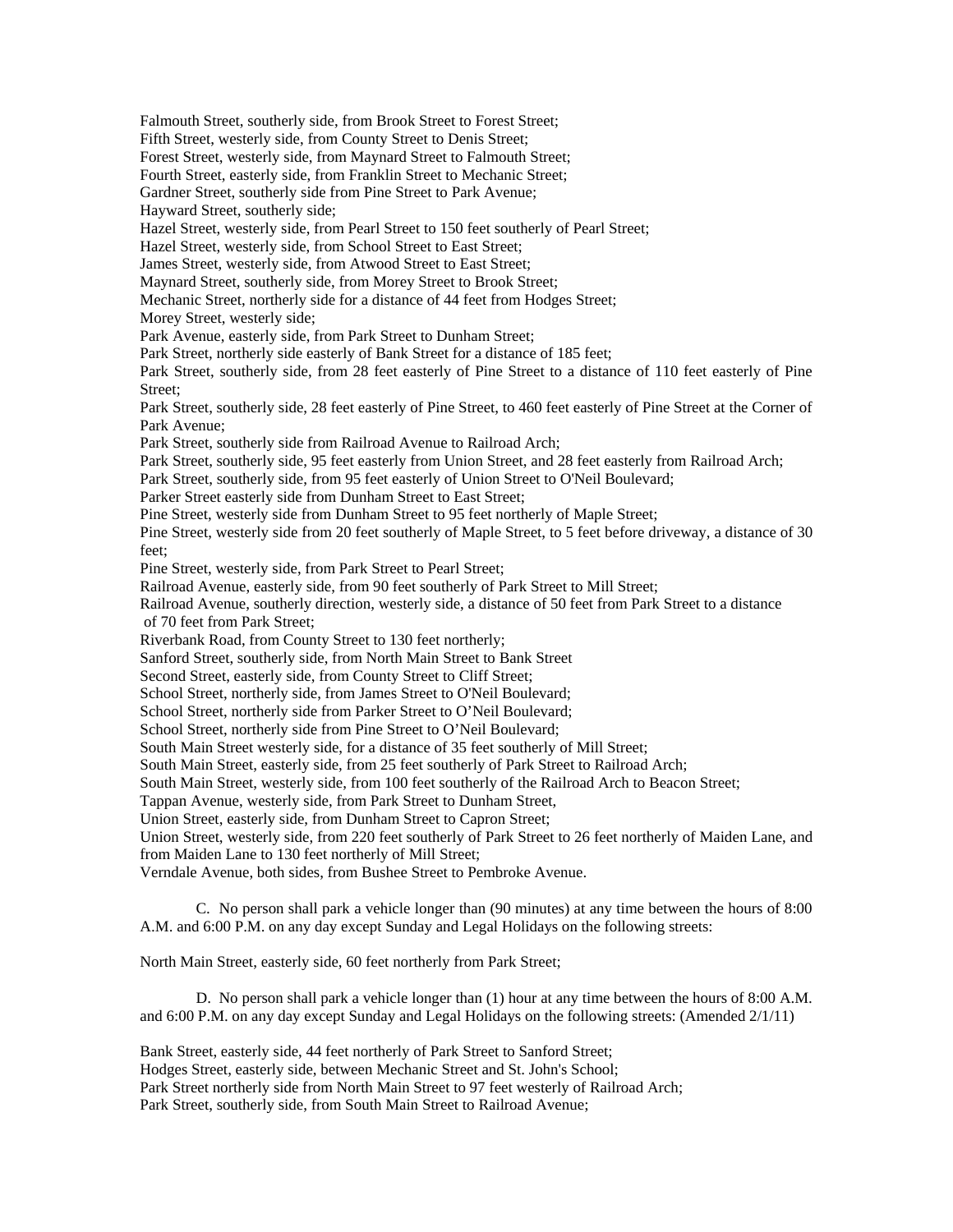Pine Street, easterly side from 20 feet southerly of Maple Street to 5 feet before driveway for a distance of 30 feet;

 E. No person shall park a vehicle for longer than fifteen (15) minutes at any time between the hours of 8:00 A.M. and 6:00 P.M. on any day except Sundays and Legal Holidays on the following streets or parts thereof:

Holman Street, Northerly side, westbound, 20 feet from Pleasant Street;

Mill Street, southerly side, from 65 feet westerly of Union Street to 110 feet westerly of Union Street; Park Street, southerly side, 79 feet westerly of Union Street to 199 feet westerly of Union Street; Union Street, westerly side, 56 feet southerly from Park Street.

## F. Deleted 4/16/96

G. No person shall park a vehicle between the hours of 11:00 P.M. and 6:00 A.M. on the streets in the downtown business district.

H. No person shall park a vehicle for longer than three (3) hours at any time between the hours of 8:00 A.M. and 6:00 P.M. on any day except Sundays and Legal Holidays on the following streets or parts thereof:

Bank Street Parking Lot

I. No person shall park a vehicle for longer than three (3) hours at any time between the hours of 7:00 AM and 7:00 PM any day except Sundays and Legal Holidays on the following streets or parts thereof:

Beacon Street, northerly side, from South Main Street to Garden Street;

J. No person shall park a vehicle for ore than (3) hours at any time between the hours of 8:00 A.M.

to 10:00 P.M. on any day except Sundays and Legal Holidays on the following streets or parts thereof:

Fifth Street, westerly side from Jefferson Street to County Street;

K. No person shall park a vehicle for more than (4) hours at any time between the hours of 8:00 A.M.

to 10:00 P.M. on any day except Sundays and Legal Holidays on the following streets or parts thereof:

County Street, south side from 215 feet easterly of East Fourth Street to 145 feet easterly of Sixth Street, an area after the Fifth Street intersection;

L. No person shall park a vehicle longer than (1) hour at any time between the hours of 6 A.M. to 6 P.M.

on any day except Sundays and Legal Holidays on the following streets:

County Street, southerly side, from 70 feet westerly of Wall Street to 280 feet westerly of Wall Street;

 M. No person shall park a vehicle longer than (2 hours) at any time between the hours of 7:00 A.M. and 7:00 P.M. on any day except Sunday and Legal Holidays on the following streets:

Brook Street, easterly side from Maynard Street to Falmouth Street;

Riverbank Road, westerly side, from Watson Avenue south, for a distance of 125 feet; Watson Avenue, northerly side, from 347 feet westerly of Hodges Street for a Distance of 100 feet; Watson Avenue, southerly side, from Riverbank Road for a distance of 130 feet, Easterly;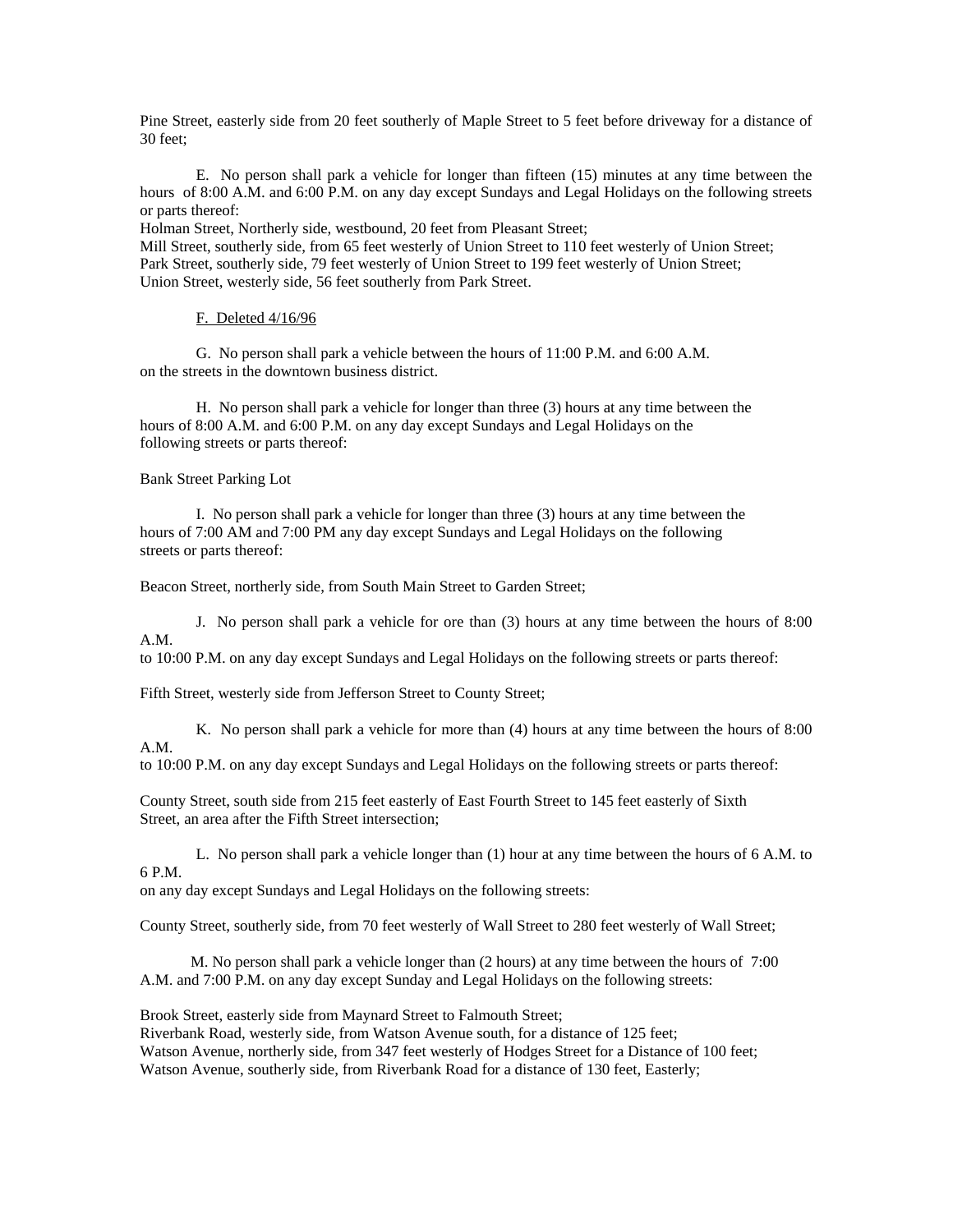N. No person shall park a vehicle longer than (3 hours) at any time between the hours of 7:00 A.M. and 12 P.M., Monday thru Friday except Legal Holidays on the following streets: Manchester Street and Ellis Street; School Street, northerly side, from Pine Street to Union Street;

 O. No pesons shall park a vehicle between the hours of 8:00 A.M. and 9:30 A.M. and again between the hours of 2:00 P.M. and 4 P.M., on school days only: Westerly side of James Street, between Brownell Street and the property line of Peter Thacher School.

 P. No persons shall park a vehicle between the hours of 6:00 A.M. to 6:00 P.M. from Monday through Friday on the following street or parts thereof:

Dunham Street, northerly side from 20 feet of the intersection of Union Street and Dunham Street, for a distance of 51 feet;

This ordinance shall become effective upon passage.

### 10-5.4 Bus Stops

No person shall park a vehicle other than a bus in a bus stop. No person shall park a bus upon any street within a business district at any place other than a bus stop when a nearby bus stop is available for use.

### 10-5.5 Service Zone

No person shall park a vehicle upon any street in any service zone for a period of time longer than fifteen (15) minutes, except while actually engaged in loading and unloading, provided that such loading and unloading does not exceed a period of time longer than one-half (1/2) hour.

## 10-5.6 Time Limited Loading and Unloading in Designated Places

No commercial vehicle shall load and unload (except a commercial vehicle parked in a a legal parking space) between the hours of 11:30 A.M. to 1:30 P.M. inclusive and 4:30 P.M. to 6:30 P.M. inclusive on any of the following streets or parts thereof:

Bank Street, between Sanford Street and Park Street; County Street, between Second Street and Park Street; Emory Street, between Morey Street and Pleasant Street; Park Street, between Pine Street and County Street; Pleasant Street, between Peck Street and Park Street; Railroad Avenue; Riverbank Road, westerly side for forty (40) feet northerly from a point 106 feet in from County Street; South Main Street, between Wall Street and Park Street; Union Street, between Capron Street and Park Street.

## 10-5.7 Parking Vehicles for Sale Prohibited

It shall be unlawful for any person to park upon a street or highway any vehicle displayed for sale.

### 10-5.8 Exemptions

Sections 10-5.2 and 10-5.3 of these ordinances shall not apply to funeral vehicles or to vehicles parked during church services when the Police Chief determines such exemption is safe and reasonable and while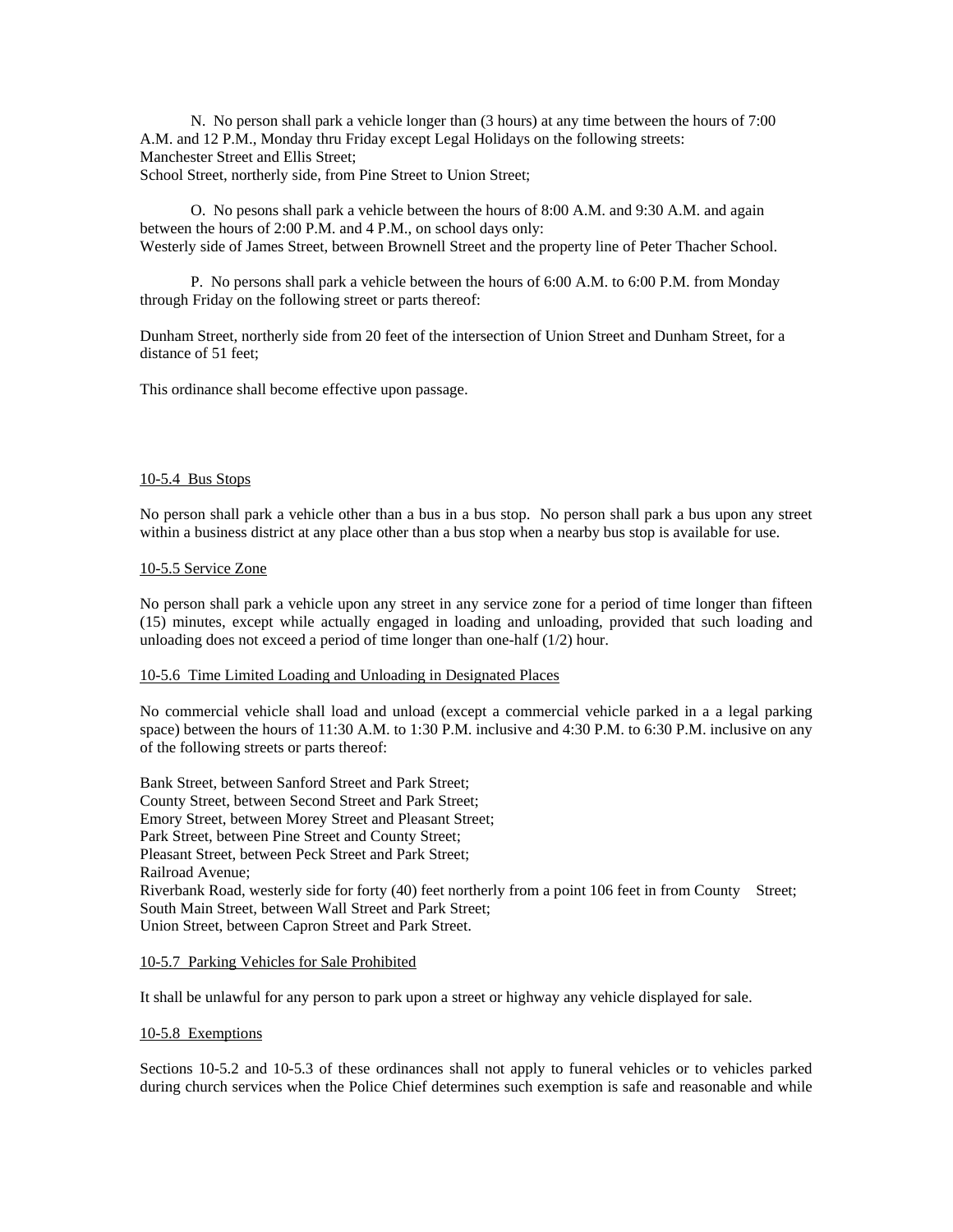signs erected by the Police are in view. These exemptions shall not, however, protect the driver of any vehicle from the consequence of a reckless disregard of the safety of others.

### 10-5.9 Reserved Parking (Amended 2/17/04)

A reserved parking location for Council on Aging vehicles is hereby established on the westerly side of South Main Street from 186 feet southerly of County Street, to 245 feet southerly of County Street. This reserved parking shall be effective from 7:00 A.M. to 5:00 P.M. weekdays.

A reserved parking location for Official Police vehicles only is hereby established on the westerly side of North Main Street from 20 feet northerly of Hayward Street for a distance of 40 feet. This reserved parking shall be effective from 8: A.M. to 4:30 P.M. weekdays.

A reserved parking location for Official Police vehicles only is hereby established on the southerly side of Hayward Street 58 feet from North Main Street. This reserved parking shall be effective from 8:00 AM to 4:30 PM weekdays (3 parking spaces for a total of 60 feet (8' x 10')

### 10-5.10 Handicapped and Veterans' Parking Spaces (Amended 3/7/06)

The following locations shall be reserved for handicapped persons and disabled veterans whose vehicles bear the distinctive number plates authorized by Section 2 of Chapter 90 of the General Laws:

Bank Street, easterly side, from 125 feet northerly of Park Street to 150 feet northerly of Park Street; County Street, southerly side, from 185 feet westerly to 205 feet westerly from South

Main Street;

North Main Street, westerly side, 40 feet from Mechanic Street for a distance of 20 feet;

Park Street, southerly side 20 feet westerly from Pine Street to 40 feet westerly from Pine street [1<sup>st</sup> space  $(8' \times 20')$ ].

Park Street, southerly side from 28 feet easterly from Railroad Arch to 48 feet easterly from Railroad Arch; Park Street, southerly side, 32 feet westerly from Union Street to 55 feet westerly from Union Street; Railroad Avenue, westerly side, 50 feet southerly from Park Street to 70 feet southerly from Park Street; South Main Street, easterly side, 269 feet southerly from Park Street to 287 feet southerly from Park Street; South Main Street, easterly side from eighty (80') feet southerly of Park Street to 100' southerly of Park

Street and the taxi cab stand located on the corner of South Main Street at Park Street be eliminated;

The above five on-street parking spaces are deleted from the provision of Chapter 10-6.4 of the Revised Ordinances of the City of Attleboro.

### 10-5.11 Prohibited for Limited Time Amended 12/5/06)

 a. No person shall park a vehicle between the hours of 7:30 A.M. and 5:00 P.M. on any day except Saturday, Sunday and Legal Holidays, during the regular school year, on the following streets or parts thereof:

Frenier Avenue, westerly side, southerly of Carpenter Avenue for a distance of 72 feet. James Street, easterly side, from Peter Thacher School to Orange Street.

 b. No person shall park a vehicle between the hours of 9:00 P.M. and 6:00 A.M. on any day on the following streets or parts thereof:

### Gilbert Perry Square

 c. No person shall park a vehicle between the hours of 9:00 A.M. and 4:00 P.M. on any day except Saturday, Sunday and Legal Holidays, on the following streets or parts there thereof:

West Street, southerly side, from Read Street to the West Street Pumping Station.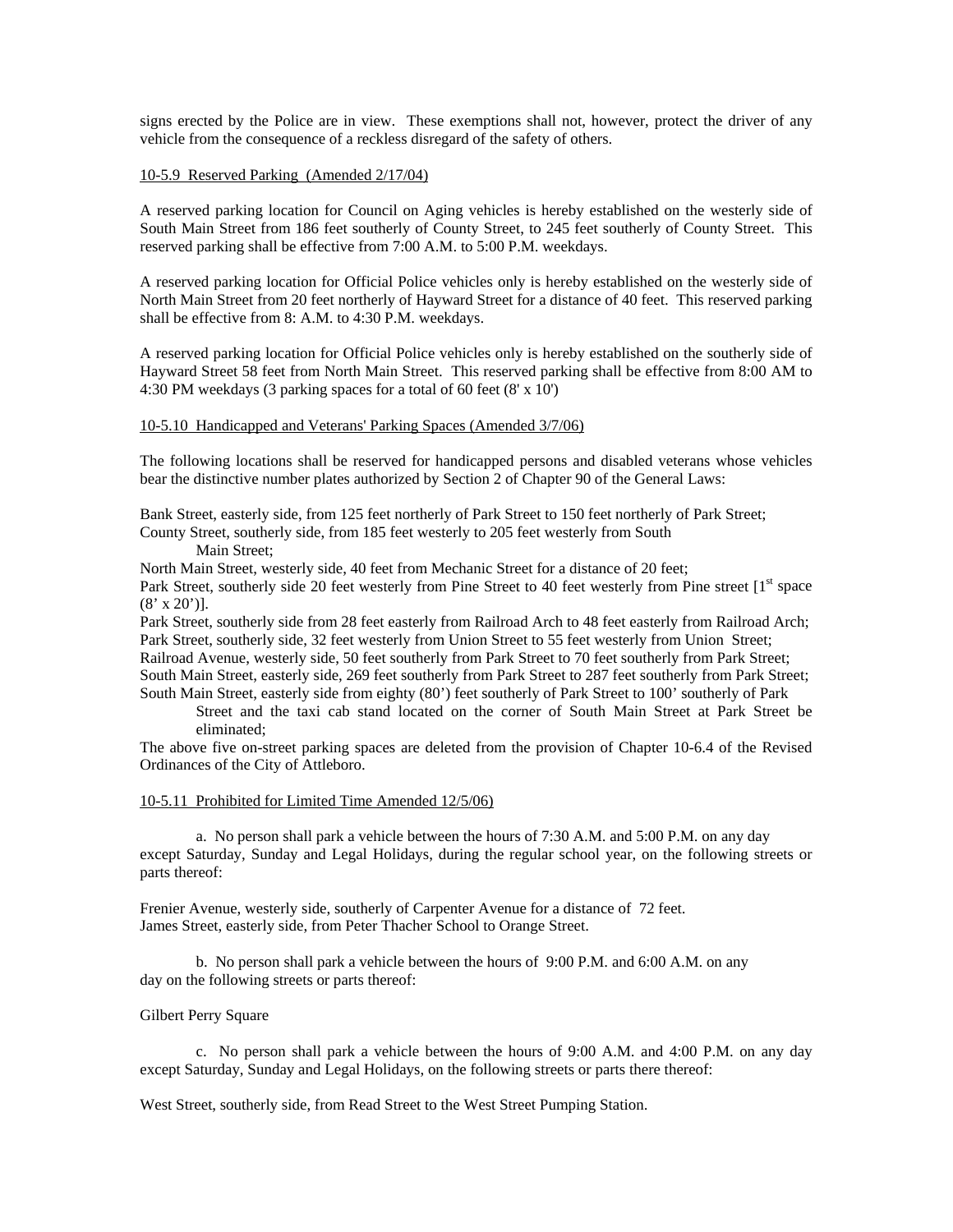d. No person shall park a vehicle between the hours of 7 A.M. through 2 P.M. on any day except Saturday, Sunday and Legal Holidays, during the regular school years, on the following streets or parts thereof:

Fifth Street, westerly side from County Street to Jefferson Street; Eastbound on Holman Street, from 92 feet west of Forest Street to 5 feet before driveway in front of 93 Holman from 7:30 AM to 4:00 PM;

e. No person shall park a vehicle between the hours of 8 A.M. to 6 P. M. on any day except Saturday, Sunday and Legal Holidays on the following streets:

Mechanic Street, northerly side from Fourth Street easterly for a distance of 105 feet; Pine Road, northerly side eastbound, be established 20 feet from Washington Street State Route #1, to a distance of 110 feet from Washington Street;

## 10-5.12 Prohibited in Fire Access Ways

No person shall park a vehicle, or leave a vehicle unattended for any reason whatsoever, within the limits of any private way furnishing the means of access for fire apparatus to any building.

### 10-5.13 Limited for Commercial Vehicle and Trailers

No person shall park or stand any commercial vehicle or trailer having the capacity of one ton or more for more than one hour on any parts of any street or highway, where parking is not otherwise prohibited, provided that this ordinance shall not apply during the actual loading or unloading of goods or materials. No person shall park or stand any trailer or semi-trailer on any part of any street or highway unless said trailer or semi-trailer is attached to a motor vehicle capable of towing it. except during the actual loading or unloading of goods or materials.

Any person who violates this ordinance shall be liable to a fine of ten (\$10.00) dollars for each such violation. Said penalty to be assessed in accordance with the provisions for the non-criminal disposition of violations in General Laws Chapter 40, Section 21D, as amended.

### 10-5.14 Parking in Restricted Areas (Amended 10/1/96)

Restricted Parking is hereby established in the following designated areas. Unauthorized vehicles in these areas shall be subject to a fine of \$15.00 in accordance with the provisions of General Laws, Chapter 90, Section 20A, and may be towed at the owners expense.

A. The parking of motor vehicles on city property at City Hall parking lots on Pine Street and Park Street (the former Post Office) shall be limited to those vehicles authorized by the Mayor subject to the approval of the Municipal Council. Visitor parking shall be limited to two (2) hours on weekdays from 8:30 A.M. to 4:30 P.M.

B. The parking of motor vehicles on city property at the Police Station parking lot on Union Street shall be limited to vehicles authorized by the Police Chief.

C. The parking of motor vehicles on City property at the Union Street Fire Station shall be limited to vehicles authorized by the Fire Chief.

D. The parking of motor vehicles on city property at Richardson School shall be limited to vehicles authorized by the Director of the Attleboro Center for Training.

E. The parking of motor vehicle on city property under the control of the School Department shall be limited to those vehicles designated by the appropriate Principal with the approval of the School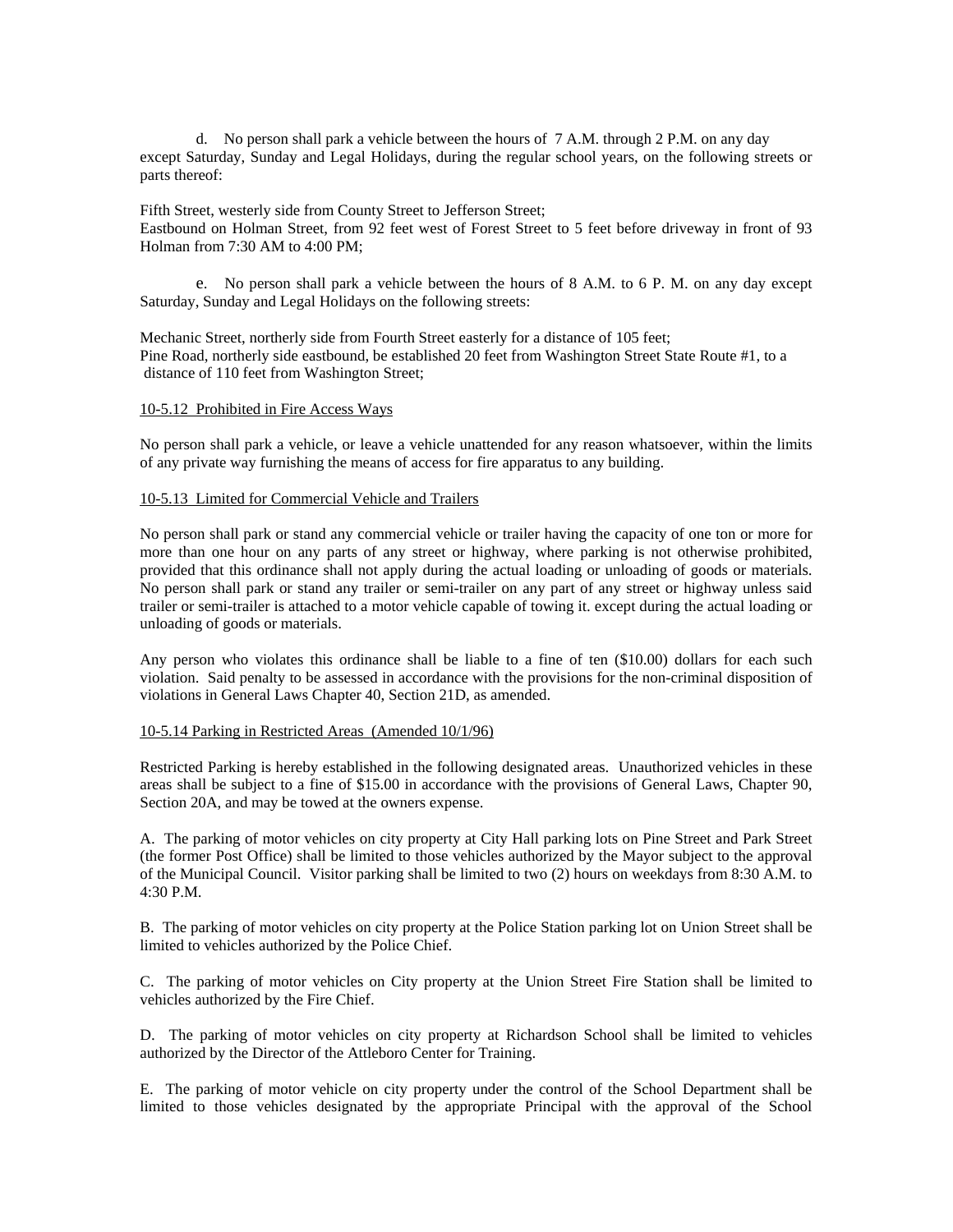Committee. The first three rows on the northerly side of the Attleboro High School parking lot shall be limited to those vehicles designated by the Superintendent of Schools with the approval of the School Committee. Visitor parking shall be limited to two hours.

F. SCHOOL BUS PARKING ONLY - 7:00 A.M. - 3:00 P.M. on the northerly side of Webber Street.

### Section 10-6 Parking Meters

## 10-6.1 General

The Mayor is hereby authorized and directed to install and maintain parking meters within the areas described in this ordinance, or cause the same to be installed and maintained. For the purpose of this ordinance "parking meter" shall mean a mechanical device placed or erected on any public way or parking lot within the City of Attleboro for the regulation of parking in an individual parking space, but shall not include an automated parking fee collection device as defined in Section 10-7.1.

Each parking meter installed shall indicate by proper legend the legal time established by this ordinance, and when operated, shall at all times indicate the balance of legal parking time permitted, and at the expiration of such period shall indicated illegal or overtime parking. Parking meters shall be installed at intervals of not less than twenty (20) feet apart except in end spaces, and not less than twelve (12) inches nor more than twenty-four (24) inches from the face of the curb. One parking space, indicated by white markings on the pavement, shall be established for each parking meter.

## 10-6.2 Use of Parking Meters

Whenever any vehicle shall park adjacent to a parking meter during a time when a parking fee is required, the owner or operator of said vehicle shall park within the space designated by pavement marking lines and shall immediately deposit in said parking meter the required coin of the United States for at least the minimum legal parking period as indicated on the parking meter and shall set the mechanism in motion. No vehicle shall remain in the said parking space beyond the maximum of time as indicated on the parking meter.

A parking fee is required between the hours of 8:00 A.M. and 6:00 P.M. on every day except Saturday, Sunday and Legal Holidays during which business establishments are required by law to remain closed.

### 10-6.3 Parking Meter Fees

Parking meter fees are hereby established as follows:

| Twelve-Minute Meter Zones:   | Twelve minutes Five cents |                   |
|------------------------------|---------------------------|-------------------|
| <b>One-Hour Meter Zones:</b> | One hour                  | Ten cents         |
| Two-Hour Meter Zones:        | One hour                  | <b>Ten Cents</b>  |
|                              | Two hours                 | Twenty cents      |
| Twelve-Hour Meter Zones:     | One hour                  | Ten cents         |
|                              | Three hours               | Twenty-five cents |
|                              | Six hours                 | Fifty cents       |
|                              | Twelve hours              | One dollar        |

10-6.4 Deleted 6/19/84

10-6.5 Off Street Parking Meters

Bank Street Parking Lot

Deleted by Municipal Council Vote May 19, 1992, vote #11.

10-6.6 Commercial Vehicles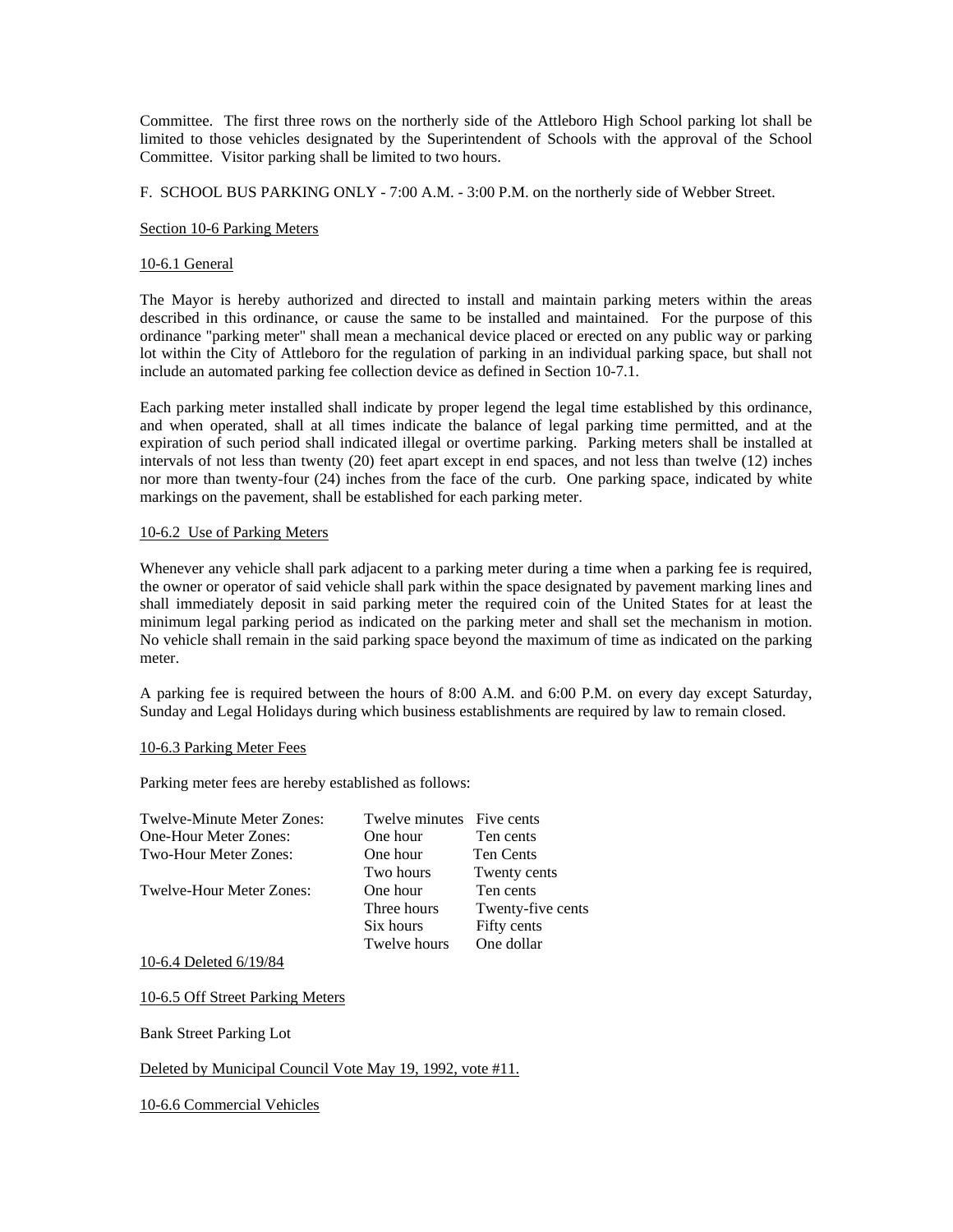Operators of commercial vehicles may park adjacent to a Parking Meter without depositing a coin for a period not to exceed thirty (30) minutes for purposes of loading or unloading. Parking in excess of this time limit without depositing a coin shall be deemed a violation of the provisions of this ordinance.

### 10-6.7 Collection and Use of Parking Meter Fees

The Parking Clerk is hereby authorized and directed to collect monies deposited in Parking Meters or to cause the same to be collected. Such monies shall be deposited forthwith with the City Treasurer in separate accounts to be known as Parking Meter Receipts Account and Off-Street Parking Meter Receipts Account. All said monies shall be used by the City for any purpose authorized by General Law.

### 10-6.8 Enforcement

It shall be the duty of all Attleboro law enforcement personnel to enforce the provisions of this section.

### Section 10-7 Automated Parking Fee Collection Devices

### 10-7.1 General

The Mayor is hereby authorized and directed to install and maintain automated parking fee collection devices within the areas described in this ordinance, or cause the same to be installed and maintained. For the purpose of this ordinance, "automated parking fee collection device" shall mean a mechanical device placed or erected in any parking lot within the City of Attleboro for the regulation of parking and operated at the entrance to the parking area, rather than a device erected for an individual parking space. Each automated parking fee collection device installed shall, when operated, dispense a ticket showing by proper legend the period of legal parking time permitted for the amount of money deposited. At each area where an automated parking fee collection device is installed, there shall be erected a sign indicating that the area is controlled by said device and showing instructions for its operation.

### 10-7.2 Use of Automated Parking Fee Collection Devices

Whenever any vehicle shall park in an area designated to be controlled by an automated parking fee collection device during a time when a parking fee is required, the owner or operator of said vehicle shall, upon entering said area, deposit in said device the required coin of the United States for at least the minimum legal parking period as indicated on the sign within the area, and shall receive the ticket being dispensed. The owner or operator shall then park within one space as designated by pavement marking lines, and shall place the said ticket upon the driver's side dashboard of the vehicle in a manner so that the legend printed on the ticket is clearly visible to a person outside the vehicle.

No vehicle shall remain in the said parking space beyond the maximum period of time as indicated on the automated parking fee collection device ticket during those hours when a parking fee is required. A parking fee is required between the hours of 8:00 A.M. and 6:00 P.M. on every day except Saturday, Sunday and legal holidays during which business establishments are required by law to remain closed.

### 10-7.3 Automated Parking Fee Collection Device Fees (Amended 12/21/04)

Fees for automated parking fee collection devices are hereby established as follows:

Forty cents for each hour in any municipal parking area other than the Municipal Parking Garage

### 10-7.4 Parking Areas (Amended 7/19/05)

Automated parking fee collection devices shall be installed so as to control the following areas: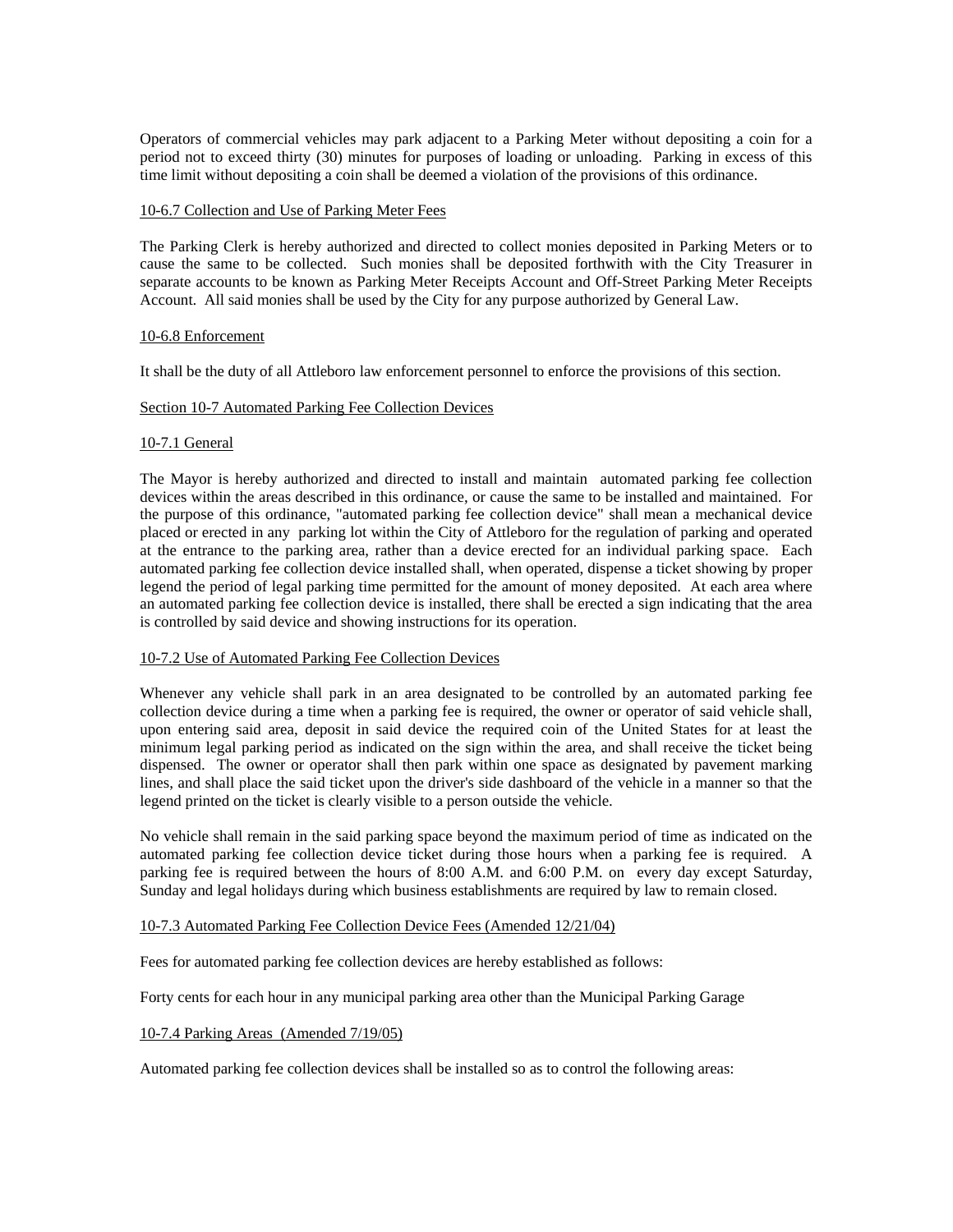Sanford Street Parking Lot (with the exception of five parking spaces, at the end of the Sanford Street Municipal Parking, be designated as "15 Minute Parking for parents only to drop off and pick up children from  $7$  A.M. to  $6$  P.M.)

North Main Street Parking Lot (with the exception of the area adjacent to the Public Library designated by a sign reading "3 Hour Library Patron Parking") and the eighteen spaces in the rear of the lot designated as "3 Hour Library patron Parking".

## 10-7.5 Collection and Use of Fees

The Parking Clerk is hereby authorized and directed to collect monies deposited in automated parking fee collection devices, or to cause the same to be collected. Such monies shall be deposited forthwith with the City Treasurer in a separate account to be known as the Automated Parking Fee Collection Device Receipts Account. All said monies shall be deemed to have been received as parking meter receipts and shall be used by the City for any purpose authorized by General Laws for the use of parking meter receipts.

### 10-7.6 Enforcement

It shall be the duty of all Attleboro law enforcement personnel to enforce the provisions of this section.

## Section 10-8 Monthly Parking (Amended  $1/4/05$ )

Monthly parking fees may be established and collected for any municipal parking area. all such fees shall be collected in advance on a single-month basis by the Parking Clerk or his/her designee. All said monies shall be deemed to have been received as parking meter receipts and shall be used by the City of Attleboro for any purpose authorized by General Laws for the use of parking meter receipts.

Monthly parking fees are hereby established as follows:

-Sanford Street Parking Lot and Municipal Parking Garage: Twenty dollars (\$20.00) per month effective from February 1, 2005 through June 30, 2005; Twenty-five dollars per month effective from July 2, 2005 through September 30, 2005;

Thirty dollars (\$30.00) per month effective from October 2, 2005 and thererafter.

-All passes shall receive a 10% discount if paid quarterly in advance

-10-19 Monthly Passes shall receive a 15% discount if paid in advance

-20-29 Monthly Passes shall receive a 25% discount if paid in advance

-30 more Monthly Passes shall receive a 33 1/3% discount if paid in advance.

### Section 10-9 Owner Prima Facie Responsible for Violations

If any vehicle is found upon any street or highway in violation of any provisions of these ordinances and the identity of the driver cannot be determined, the owner or the person in whose name such vehicle is registered shall be held prima facie responsible for such violation.

### Section 10-10 Experimental Regulations

For the purposes of trial, the Municipal Council may make temporary rules regulating traffic, or test under actual conditions traffic signs, signals, markings, or other devices. No such experimental rule regulating traffic shall remain in effect for a period of time longer than thirty (30) days.

### Section 10-11 Exemptions

The provisions of these ordinances shall not apply to operators actually engaged in work upon a street or highway closed to travel or under construction or repair to police officers in official vehicles when engaged in the performance of public duties, or to drivers of emergency vehicles while operating in an emergency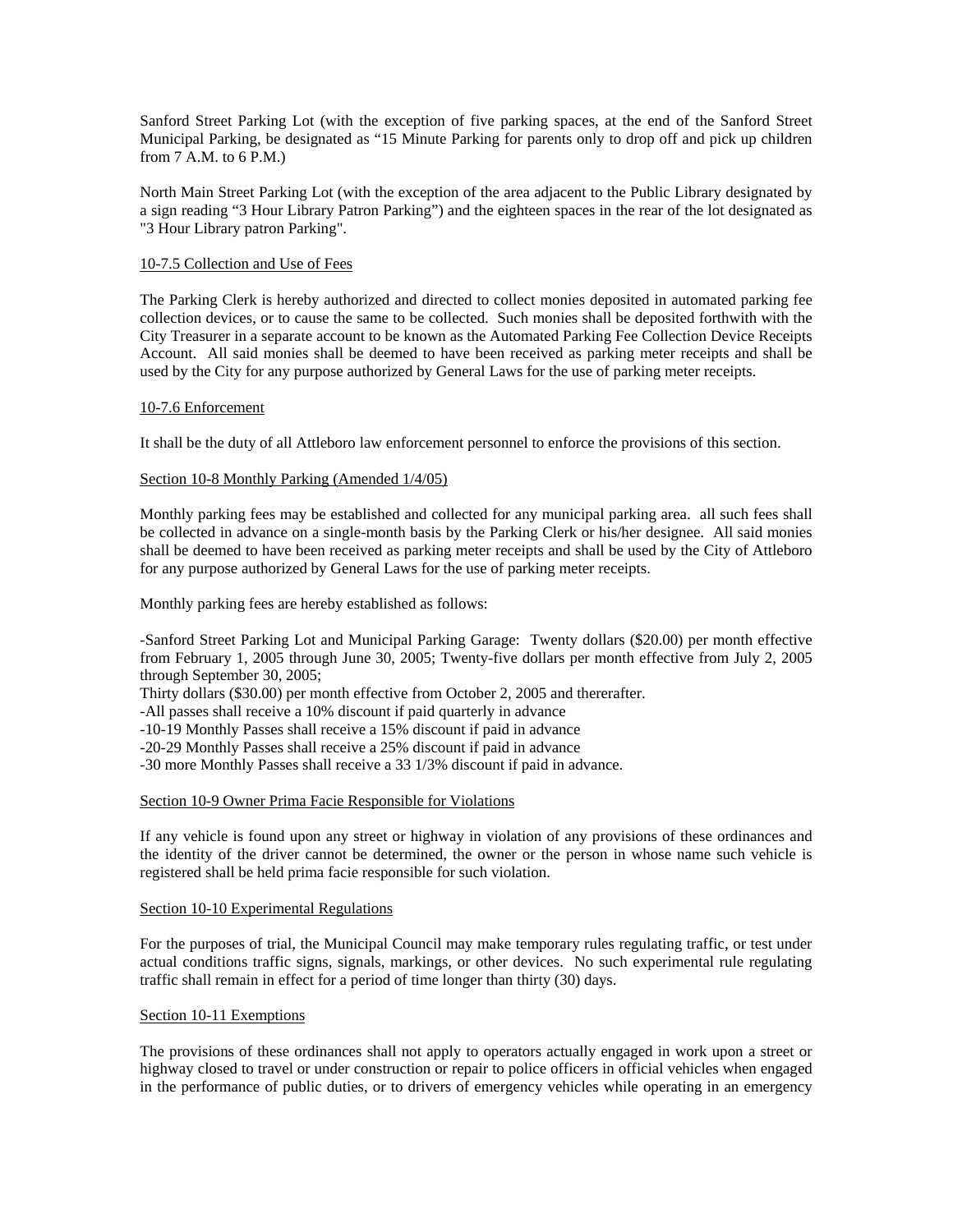and in performance of public duties, whenever the nature of the work of any of these necessitates a departure from any part of these ordinances.

| Section 10-12 Established Penalties (Amended 6/24/10)  |                                       |
|--------------------------------------------------------|---------------------------------------|
| <b>Handicapped Parking</b>                             | \$100.00                              |
| Blocking A Wheel Chair Ramp                            | \$100.00                              |
| Within A Fire Lane                                     | \$50.00                               |
| Within an Intersection                                 | \$15.00                               |
| Within Five Feet of a Fire a Hydrant                   | \$15.00                               |
| <b>Commercial Vehicle</b><br><b>Prohibited Parking</b> | \$15.00                               |
| Upon Any Bridge                                        | \$15.00                               |
| <b>Under Any Railroad Overpass</b>                     | \$15.00                               |
| <b>Upon Any Sidewalk</b>                               | \$15.00                               |
| <b>Upon Any Crosswalk</b>                              | \$15.00                               |
| To Obstruct Driveway                                   | \$15.00                               |
| <b>Restricted Area</b>                                 | \$15.00                               |
| Double Parking                                         | \$15.00                               |
| Parking Ban (Dec 1 thru March 31)                      | \$10.00                               |
| Within 5 Feet Of Driveway                              | \$15.00                               |
| Within 20 Feet Of Intersecting Way                     | \$15.00                               |
| Over One Foot From Curb                                | \$15.00                               |
| <b>Wrong Direction</b>                                 | \$15.00                               |
| <b>Bus Stop</b>                                        | \$15.00                               |
| Taxi Stand                                             | \$15.00                               |
| Service Zone                                           | \$15.00                               |
| Overtime Parking (Meter Zone)                          | \$15.00                               |
| Overtime Parking (Not Metered)                         | \$15.00                               |
| Parking without a valid registration plate             | \$15.00                               |
| Parking without a valid certificate of inspection      | \$15.00                               |
| After 21 Days Add An Additional                        | \$20.00 To Ticket                     |
| After 45 Days Add An Additional                        | \$20.00 To Ticket                     |
| After 60 Days Add An Additional                        | \$20.00 To Ticket, And                |
| Send To                                                |                                       |
|                                                        | $\sim$ $\sim$ $\sim$<br><b>TT 1 1</b> |

Registry of Motor Vehicles.

10-12.2 Any person who violates any provisions of this chapter regulating the operation of a motor vehicle shall be subject to a fine of fifty-five (\$55.00) dollars for each offense.

10-12.3 Any person who violates any other provision of this chapter shall be liable to a fine not to exceed two hundred (\$200.00) dollars.

10-12.4 Any person who violates the provisions of Chapter 90, Section 20A of the Massachusetts General Laws, as accepted by the City of Attleboro, resulting in the immobilization of the vehicle involved in said violation by the application of a "mechanical auto cuff" device shall be subject to a removal charge of twenty-five (\$25.00) dollars in addition to all parking fines already imposed. Further, said device shall only be removed between the hours of 8:30 A.M. and 4:30 P.M. Monday through Friday and only after all fines have been paid by postal note, money order or check made out to the Parking Clerk or an acceptable bond given to the Parking Clerk for said amount of fines and said removal charge has been paid by postal note, money order or check made payable to the Parking Clerk.

## 10-13 Parking Capacity and Designation (Established 12/21/99)

Section 10-13.1 The Municipal Parking Garage shall lease spaces for twenty-four hour (24) parking subject to the discounts in Section 10-8 of this ordinance. Additionally, seventeen (17) spaces on the gorund level next to the adjacent businesses shall be marked as "SHORT TERM PARKING" with a two